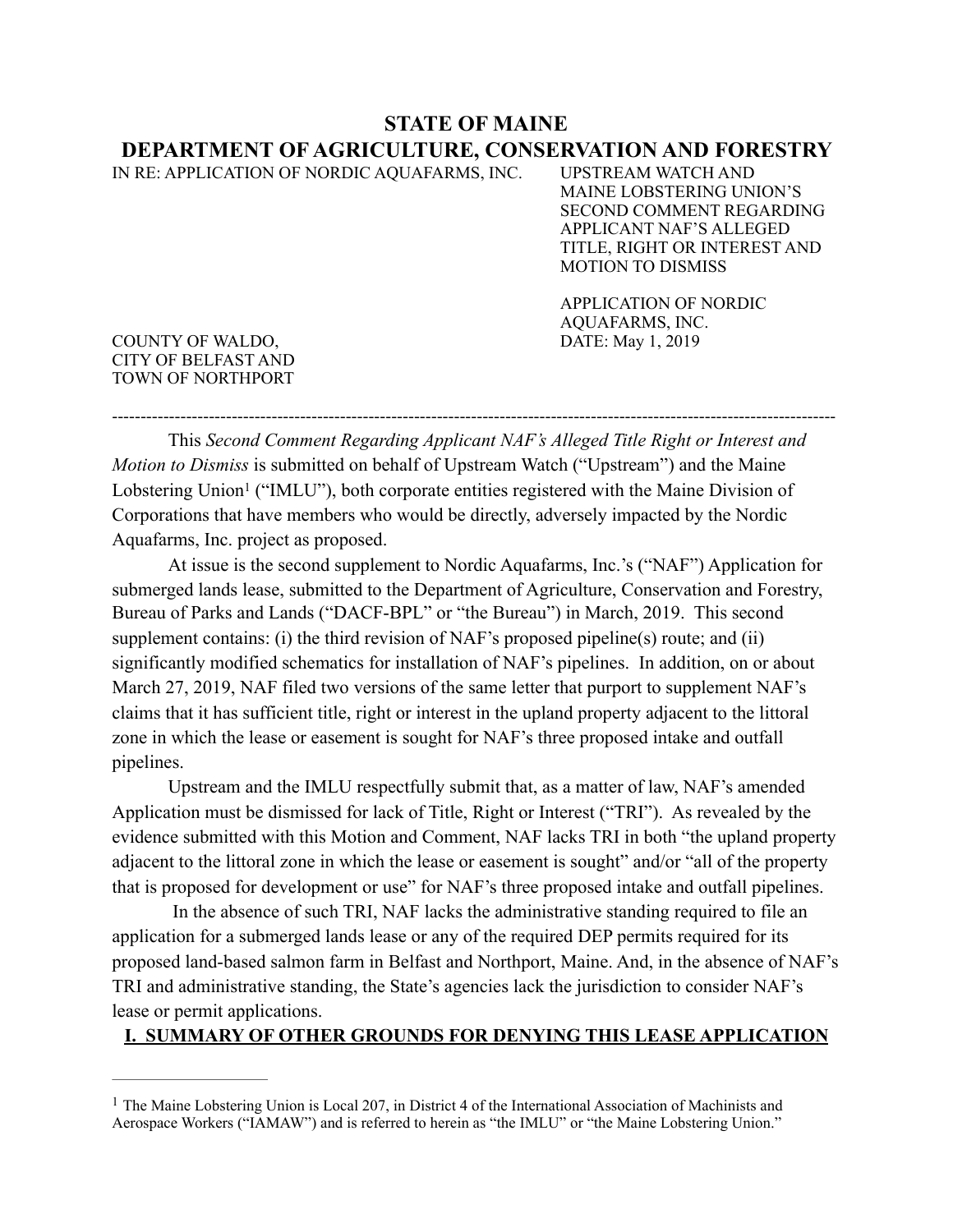The placement of these pipelines in Penobscot Bay, as proposed by NAF, would have potentially devastating impacts on the environment and economy of the Midcoast region – especially on our commercial fisheries and fishermen, including the iconic Maine lobster fishery in Penobscot Bay – which is the foundation of our economy in this region and the source of thousands of existing well-paying jobs. These adverse impacts include, but are not limited to the following:

- **Disturbing Buried HoltraChem Mercury:** The dredging required to bury a portion of NAF's pipelines in the Bay would disturb long-buried mercury from HoltraChem's discharges almost fifty (50) years ago. HoltraChem legacy mercury has previously been determined to be buried in this area of the Bay by the federal court's experts who conducted the Penobscot River Mercury Study ("PRMS"). In 2016, the Maine Department of Marine Resources shut down a 5.5 square mile area in the upper Penobscot Bay to all lobstering and crabbing, after finding a mean level of mercury in the tail meat of 40 adult lobsters of 292.7 ng/g, caused by exposure to HoltraChem mercury in the surface sediments south of Verona Island resulting in methyl mercury contamination. The DMR concluded that any mean levels of mercury in lobster meat, over 200 ng/g, justified its closure of both the lobster and crab fishery (even in the absence of such levels in the crabs in that area). The mercury levels the court's experts determined are found buried beneath the surface sediment in the area NAF proposes to dredge is  $200 - 300$  $200 - 300$  ng/g[.](#page-1-0)<sup>2</sup> At the April 24, 2019 Belfast Harbor Committee Meeting, NAF's representative (Ed Cotter) revealed that NAFcommissioned sediment tests (which have not been made public), confirmed a level of 239 ng/g in one core sample that they took in this area and that NAF had failed to test most of the 10 core samples they had taken. During the December 17, 2018 NAF public information meeting, NAF's representative confirmed that the sediment testing method NAF's agents used to do their tests was not the more accurate PRMS sediment testing standard. Indicating that the level of mercury that is buried in this area may be even higher than previously determined, since NAF found 239 ng/g there even using a less accurate sediment testing protocol that was likely to understate the true level of mercury and its depth under the surface.
- <span id="page-1-1"></span>• **A 5.5-Foot Underwater Wall:** According to NAF's latest schematic drawings for installation of their pipes in the intertidal land and under the Bay's waters, the portion of the pipelines that are not buried will form a wall on the surface of the Bay's bottom off Northport. The three pipes would be covered by gravel and a mesh cover. This

<span id="page-1-0"></span><sup>&</sup>lt;sup>[2](#page-1-1)</sup> The relevant DMR rule states:

**<sup>25.65</sup> Lobster and Crab Closure in Penobscot River** 

It is unlawful to fish for or take lobsters or crabs by any means from the waters north of a line starting at the western most point of Perkins Point in the Town of Castine continuing in a northwesterly direction to the southern most point of Squaw Point on Cape Jellison in the Town of Stockton Springs. This section does not apply to equipment operated by the Department of Marine Resources.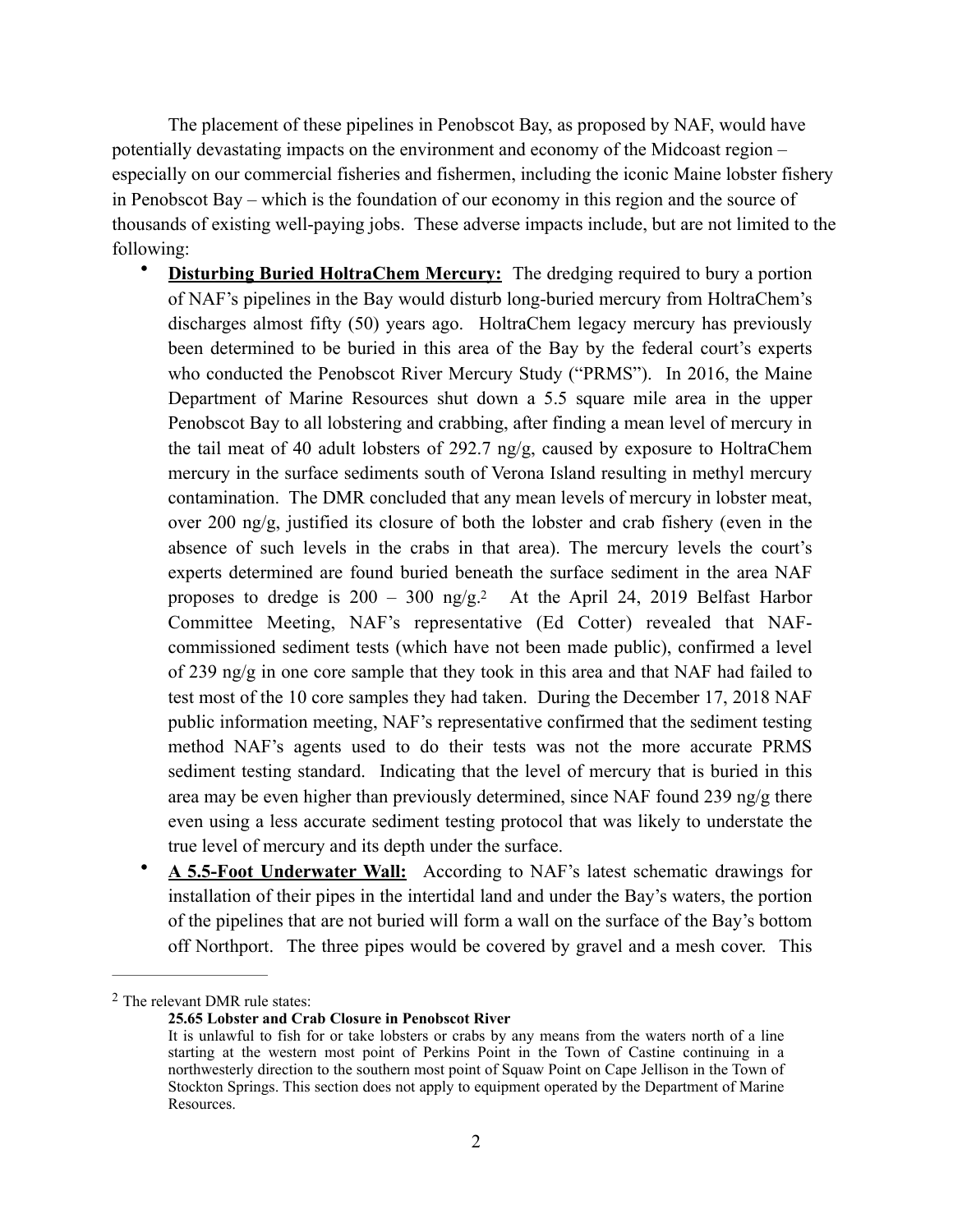configuration would form a wall along the bottom that is roughly 5.5 feet tall and roughly a half-mile long. Lobstermen who fish this area and who have had experience with disruptions to lobster movements caused by prior pipeline placements in Belfast Harbor, advised the Belfast Harbor Committee on April 24, 2019 that NAF's proposed underwater seawall will significantly disrupt the migration of lobsters in and around Penobscot Bay and radically change currents in this area and throughout at least the upper Bay. The effect on shorelines, erosion or navigation is unknown but likely also significant.

- <span id="page-2-1"></span>• **Contents and Characteristics of the Wastewater:** The impacts of the 7.7 million gallons of wastewater *a day* that NAF proposes to discharge into Penobscot Bay from these pipelines can also not be ignored when evaluating the impacts on riparian owners' rights and on commercial fishing and fisheries' health[.3](#page-2-0) According to the current, new Commissioner of DEP during his January 30, 2019 confirmation hearing, the impacts of this discharge on commercial fisheries is a subject in the jurisdiction of DACF-BPL not a consideration of the DEP during the MEPDES process. However, no information on the nature and predicted impacts of this wastewater discharge has been submitted by NAF, to date, to either agency.
	- o **Wastewater Temperature:** The proposed warm temperature of this wastewater (59° to 64.4° Fahrenheit; revealed as 15° - 18° Celcius in the MEPDES permit application) – discharged year round  $-$  is between  $5^{\circ}$  and 33° Fahrenheit warmer than the Bay's normal temperatures (depending on what time of year it is discharged). If a rise in temperature of the Gulf of Maine or the Bay of  $0.5^{\circ}$  Fahrenheit can devastate our ecosystems – what could the impact of discharging this volume of wastewater daily, in a relatively shallow embayment and estuary be?! In light of the loss of the lobster fishery in southern portions of New England, attributed to warming waters in those areas, the adverse impacts on the lobster fishery in Penobscot Bay would be catastrophic in the upper and western Bay, and potentially wide-ranging throughout the Bay as the water circulates.
	- o **Nitrogen:** The discharge will contain, according to NAF, 1484 pounds (673 kg) a day of nitrogen, which poses the risk of dangerous algae blooms, fish die-offs, and could put the Bayside Mussel Farm – an existing aquaculture leaseholder in the area of the discharges – out of business.
	- o **Currents and Circulation:** It will take fourteen days after discharge to leave the immediate area of the outfall pipe to circulate to every corner of Penobscot Bay and then out into the Gulf of Maine. This circulation estimate by NAF's consultant means that in the immediate area of the outfall there will be a

<span id="page-2-0"></span><sup>&</sup>lt;sup>[3](#page-2-1)</sup> To put this in perspective, the entire community of Bayside's wastewater treatment facility is limited to discharging 7 million gallons *a year* of treated wastewater into the Bay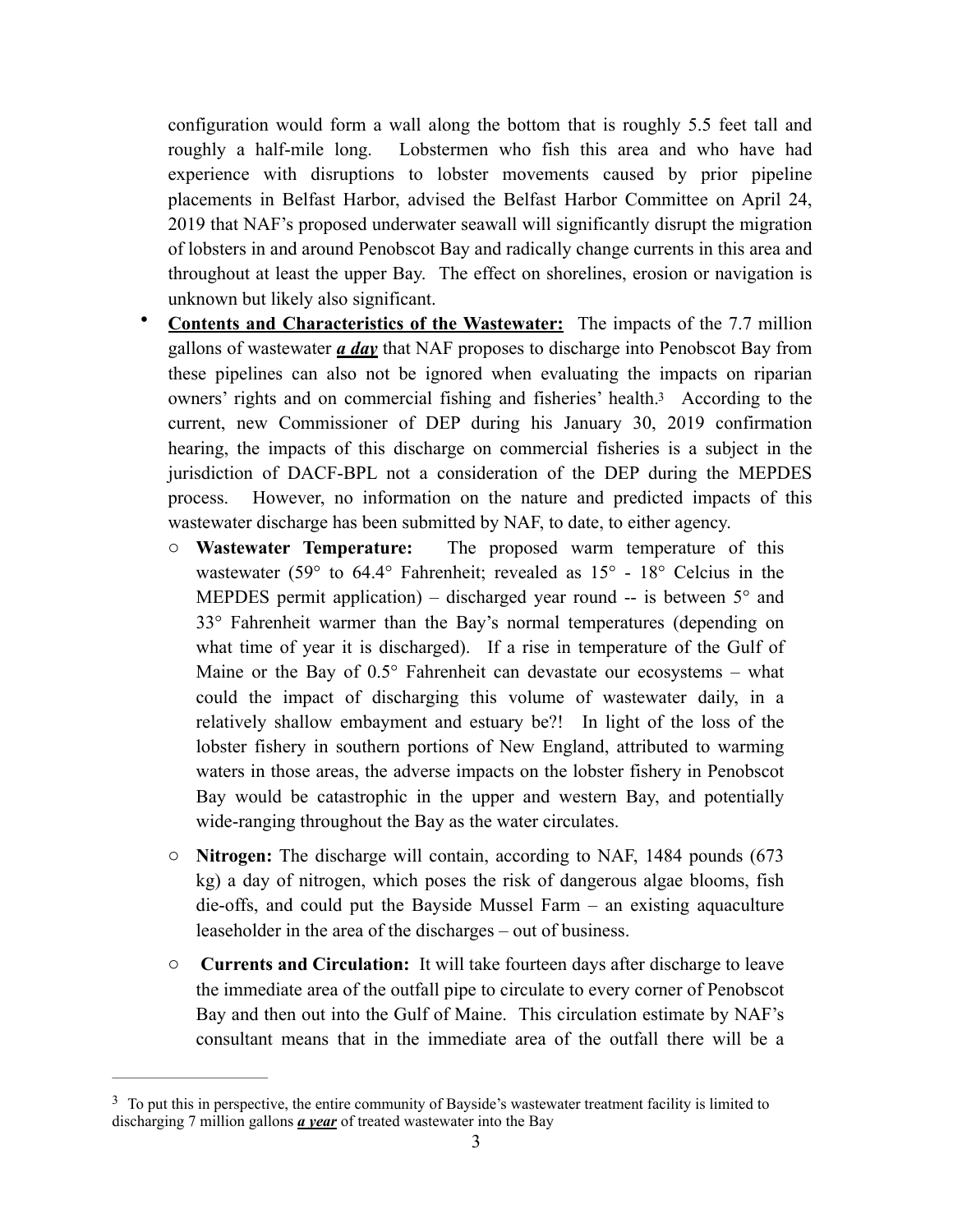constant accumulation of approximately 108 million gallons of wastewater – destroying the viability of the existing mussel farm aquaculture business that thrives in the currently clean waters in this area and harm the use of these waters by all existing riparian owners in this corner of the upper Bay. This NAF current estimate was made without consideration of the impact of prevailing winds and we believe was done prior to the adoption of the reconfiguration of the pipelines to an above-ground placement.

o **Salinity Changes:** According to NAF, 15% of the wastewater will be fresh water – permanently changing the salinity of the Bay through man-made alterations.

No one can predict the scope of the adverse impacts that will result from allowing NAF to convert Penobscot Bay into its own giant chemistry experiment, but the impact on the health and reputation of all of Penobscot Bay's fisheries – especially our currently thriving and lucrative lobster fishery – will be significant, long-term and likely devastating. The adverse impacts on the thousands of lobstermen who fish in Penobscot Bay are incalculable, but certainly not off-set by the illusory promise by NAF of "up to" 100 jobs of unspecified salary ranges.

**But before the above impacts can be considered, the threshold issue of NAF's lack of administrative standing to obtain any lease, license or permit in this area – when NAF has no legitimate title, right or interest in either "the upland property adjacent to the littoral zone in which the lease or easement is sought" or "all of the property that is proposed for development or use" for NAF's three proposed intake and outfall pipelines -- must be addressed.**

### **II. REASONS THAT NAF LACKS REQUIRED TRI**

Upstream and the IMLU are attaching evidentiary proof, including relevant recorded deeds and other documents, recorded in the Waldo County Registry of Deeds, a review of which reveals that:

- (i) Janet and Richard Eckrote, the owners of the residential upland lot across and under which NAF proposes to place its three industrial accessory pipelines ("the Eckrotes' upland lot" or "the Eckrote lot") do not, and never did, own the intertidal land on which their lot fronts and therefore cannot, and never could, grant NAF an Easement to place its pipelines on, over or under this intertidal land.
- (ii) The Eckrotes' upland lot is encumbered by a covenant that states this lot or parcel "is to be used for *residential purposes only*" and "*no business for profit* is to be conducted there unless agreed to by Harriet L. Hartley, her heirs or assigns." (emphasis supplied). This covenant was imposed by a deed executed in 1946 between Harriet L. Hartley and Fred R. Poor (a predecessor in interest to the Eckrotes and Janet Eckrote's grandfather). See Waldo County Registry of Deeds at Vol. 452, Page 205, attached in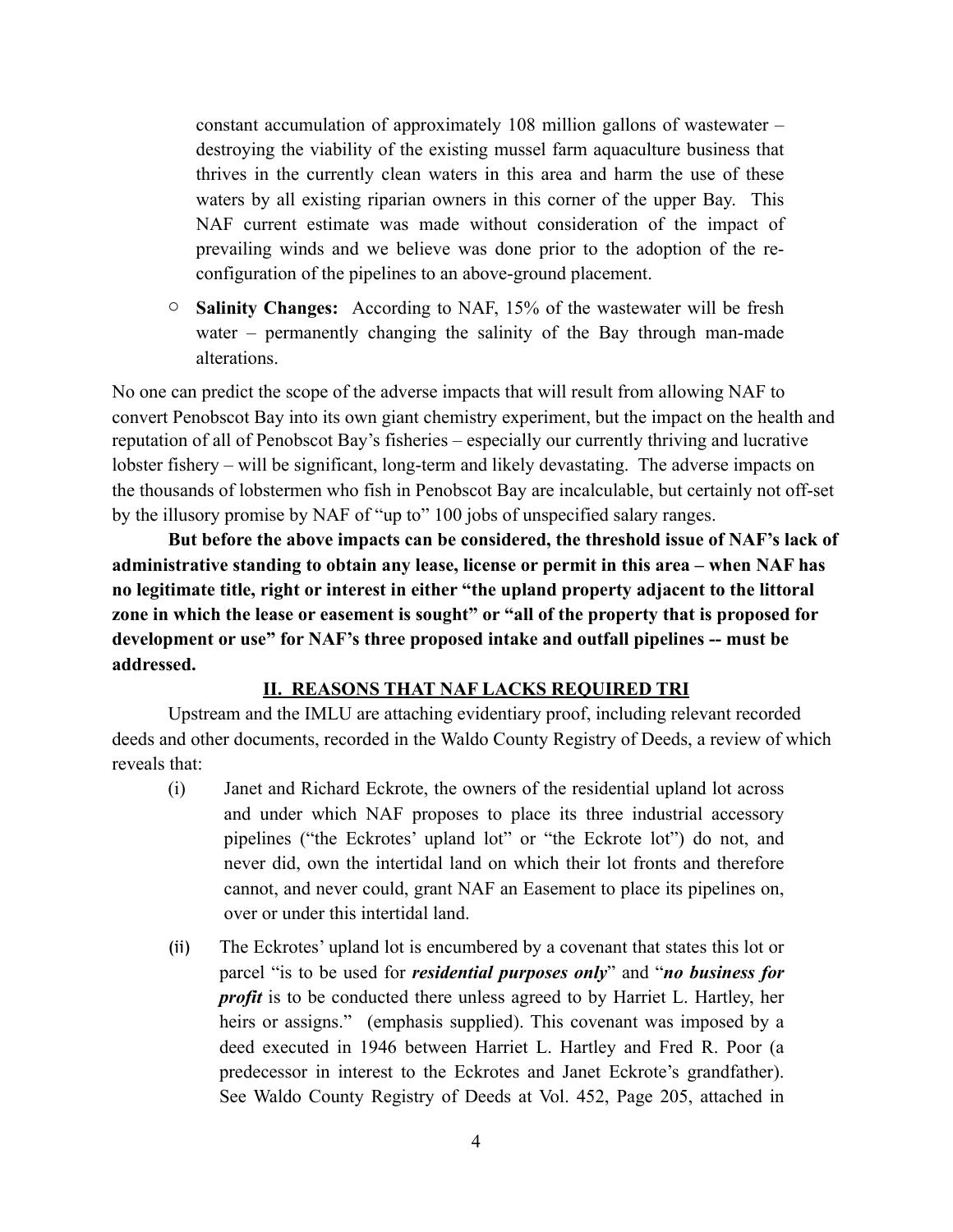<span id="page-4-4"></span><span id="page-4-3"></span>Composite Exhibit A. This covenant runs with the land *in perpetuity*. As a result, the Eckrotes cannot, and never could, grant NAF an Easement to place its industrial accessory structure pipelines – which are essential accessory structures to their for-profit business -- on, over or under any portion of the Eckrotes' upland lot without prior approval from Harriet Hartley's heirs and/or assigns, which approval has not been sought or granted.

(iii) The true owners of the intertidal land on which the Eckrotes' upland lot fronts[,](#page-4-0) Jeffrey R. Mabee and Judith B. Grace, $4$  do not consent to the placement of NAF's industrial pipelines on any portion of their land,<sup>[5](#page-4-1)</sup> including their intertidal land. To ensure the protection and preservation of their intertidal land, Jeffrey R. Mabee and Judith B. Grace have placed the portion of their intertidal land from the Little River to the North side of the Eckrote upland lot under a Conservation Easement to protect and preserve this land in its current natural condition, free of any commercial or industrial, accessory or principal structures, *in perpetuity*. The Holder of that Conservation Easement is Upstream Watch[.6](#page-4-2)

As a matter of law, not subject to administrative discretion, NAF's deficiencies in TRI, in both "the upland property adjacent to the littoral zone in which the lease or easement is sought" and/or "all of the property that is proposed for development or use" for NAF's three proposed intake and outfall pipes, are both *fatal* and *incurable* for the reasons set out above, and discussed more fully below. NAF's second supplement to its submerged lands lease, and any still-pending DEP applications, must be dismissed accordingly.

### <span id="page-4-5"></span>**III. OVERVIEW OF NAF's "TRI" BURDEN OF PROOF**

NAF proposes to construct a land-based salmon farm on land in Belfast, Maine off U.S. Route 1 and Perkins Road. By choice (not necessity), NAF has designed this facility to be serviced by three water pipelines that would be located within the municipal boundaries of both Belfast and Northport, Maine, and which would extend over 5,500-feet into Penobscot Bay.

NAF has an option to buy a large tract of industrial-zoned land from the Belfast Water District on which NAF proposes to locate its land-based salmon facility. This industrial-zoned

<span id="page-4-0"></span><sup>&</sup>lt;sup>[4](#page-4-3)</sup> See Deed recorded in the Waldo County Registry of Deeds, at Book 1221, Page 347, attached as Exhibit G.

<span id="page-4-1"></span>[<sup>5</sup>](#page-4-4) Please see the 2-25-2019 letter of objection to placement of any portion of this project being on their intertidal land, previously filed by Jeffrey Mabee and Judith Grace with DACF-BPL, attached as Exhibit B.

<span id="page-4-2"></span><sup>&</sup>lt;sup>[6](#page-4-5)</sup> The Mabee-Grace Conservation Easement, designating Upstream Watch as its Holder, was recorded in the Waldo County Registry of Deeds on April 29, 2019, Book 4367, Page 273, attached hereto and made a part hereof as Exhibit C.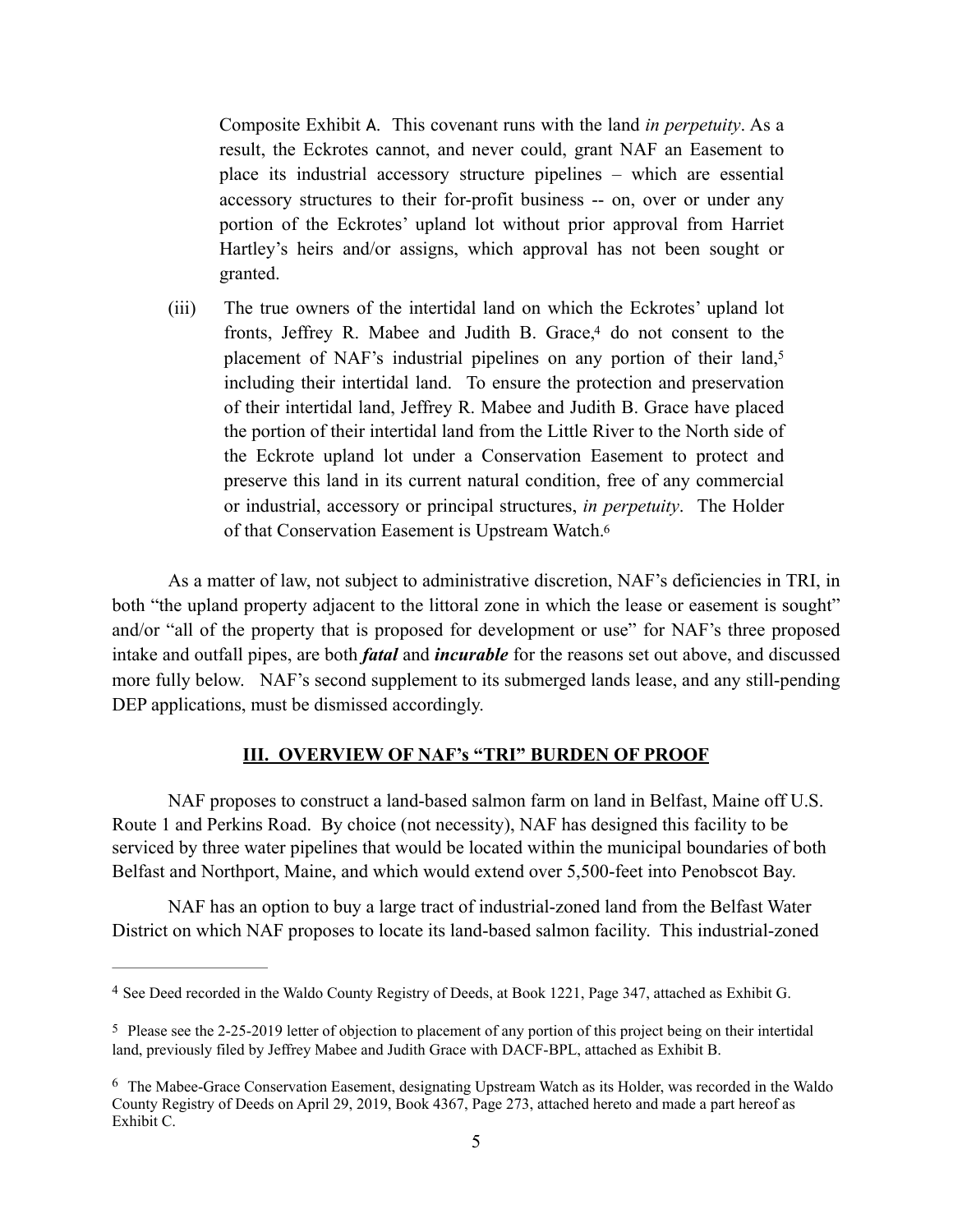Belfast land is not located along the waterfront on Penobscot Bay. Although technologies exist that are known to the applicant and are entirely self-contained, requiring no polluting discharge into the Bay and Gulf of Maine, the technical design NAF has chosen for its facility would require three water pipelines located in Penobscot Bay, that are both integral and essential to the operation of the less expensive, but more environmentally damaging, technology of this proposed industrial facility.

NAF's three pipelines include two 30" saltwater intake pipes and one 36" outfall wastewater discharge pipe. NAF proposes to run these three industrial pipelines, side-by-side from the salmon farm on the land-side of Route 1 to a water treatment facility it would construct on the current Belfast Water District land, also on the land-side of Route 1. Thereafter, the pipelines would go across (and under) Route 1, across (and under) a portion of a lot located on the waterside of Route 1 owned by Richard and Janet Eckrote, and finally go across (and under) the intertidal land on which the Eckrotes' upland lot fronts, to the State's submerged lands located outside the mean low water mark. Outside the mean low water mark, the three pipelines would continue into the State-controlled submerged lands in Penobscot Bay. The pipelines are proposed to be placed both below and on the surface of the sediment within the State's submerged lands outside the low water mark. The total length of the intake pipelines exceeds 5,500 feet into the Bay and the outfall wastewater pipeline terminates about 3,600-feet into the Bay (although NAF's representations about the exact lengths of these pipelines have changed repeatedly and remain a matter of some confusion and dispute)[.](#page-5-0) [7](#page-5-0)

<span id="page-5-2"></span>The Eckrotes' lot is in the Residential II Zone in Belfast. These pipes are accessory structures to NAF's industrial principal use facility on the opposite side of Route 1.

As a threshold requirement for this project, NAF is required to apply for (and ultimately obtain) from the State of Maine a Submerged Lands Lease from the Maine Department of Agriculture, Conservation and Forestry ("DACF"), Bureau of Parks and Lands ("BPL"), on which to locate that portion of the pipelines that NAF proposes to put in Penobscot Bay beyond the mean low water mark. [8](#page-5-1)

<span id="page-5-3"></span>In order to obtain a submerged lands lease, NAF must first demonstrate that it has the administrative standing to obtain a lease by demonstrating that it has title, right or interest

<span id="page-5-0"></span>[<sup>7</sup>](#page-5-2) At least 1,200 feet of the three pipelines would be buried in the intertidal zone and a portion of the State's submerged lands – in an area previous determined by the federal Court's experts conducting the Penobscot River Mercury Study ("PRMS") to have buried mercury attributable to HoltraChem.

<span id="page-5-1"></span><sup>&</sup>lt;sup>[8](#page-5-3)</sup> In relevant part, publicly owned submerged lands in the coastal region of the Maine coast and the islands, includes:

<sup>&</sup>quot;All land from the mean low-water mark out to the three mile territorial limit. Where intertidal flats are extensive, the shoreward boundary begins 1,650 feet seaward from the mean high-water mark." In contrast, in the coastal region of the Maine coast and islands, publicly owned submerged lands do **not** include: "Beaches or other shoreland that is covered by water only at high tide."

[https://www.maine.gov/dacf/parks/about/submerged\\_lands.shtml](https://www.maine.gov/dacf/parks/about/submerged_lands.shtml)

See also, BPL's website for an explanation on how to determine the mean low water mark. [https://www.maine.gov/dacf/parks/about/sublands\\_lowater.shtml](https://www.maine.gov/dacf/parks/about/sublands_lowater.shtml)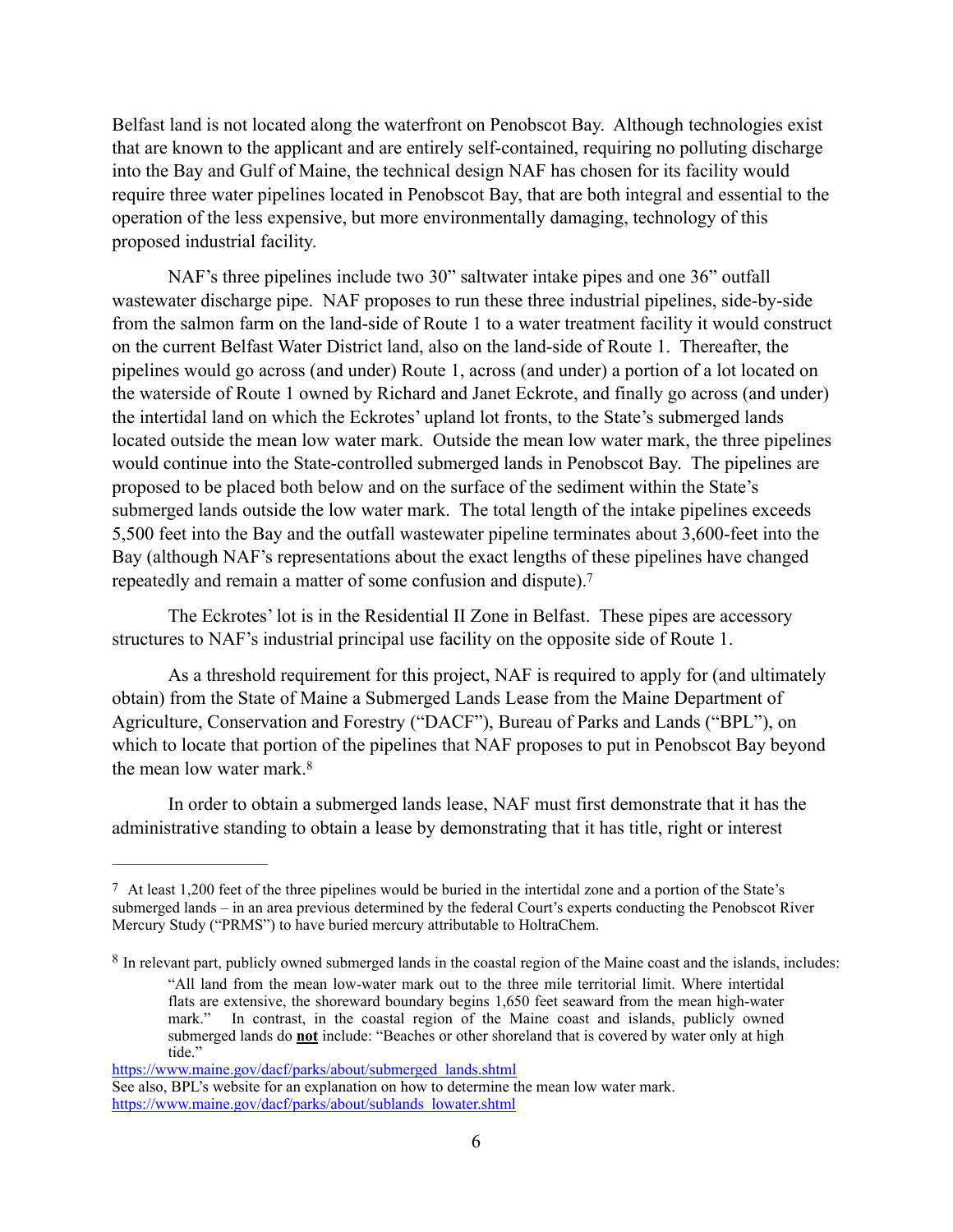<span id="page-6-1"></span>("TRI") ". . . in the upland property adjacent to the littoral zone in which the lease or easement is sought. . . ["](#page-6-0)[9](#page-6-0) See, 01-670 C.M.R. ch. 53,  $\S$  1.6.B.1. This requirement is not a suggestion or a matter of administrative discretion. It is the law to which all are subject, regulated entities and regulators alike. The applicant's administrative standing is a jurisdictional threshold issue and maintaining TRI is a requirement throughout the permitting process and operation or term of the lease, easement and/or permitted activity.

The complete DACF-BPL TRI requirements are contained in Chapter 53: SUBMERGED LANDS RULES promulgated by the Department of Agriculture, Conservation and Forestry, Bureau of Parks and Lands ("DACF-BPL" or "the Bureau"). This rule states in relevant part as follows:

### **B. General Terms and Conditions**

### **1. Right, Title and Interest in Adjacent Upland**

- a. An **applicant** for a lease or easement **must** demonstrate sufficient right, title or interest in the upland property adjacent to the littoral zone in which the lease or easement is sought as follows: (emphasis supplied)
	- (1) When the applicant owns the property, a copy of the deed(s) to the property shall be supplied;
	- (2) When an applicant has a lease on the property, a copy of the lease shall be supplied. The lease shall be of sufficient duration and other terms, as determined by the Bureau, to permit construction and reasonable use of the facility;
	- (3) When the applicant has an option to buy or lease the property, a copy of the option agreement shall be supplied. Option agreements shall contain terms deemed sufficient by the Bureau to establish future title or a leasehold of sufficient duration. . . .
- b. The interest conveyed by a lease or easement in Submerged Lands may not be severed from the right, title or interest in the adjacent upland. If the holder of a lease or easement for Submerged Lands conveys the right, title or interest in the upland property to another party and does not transfer the Submerged Lands lease or easement to the new upland

<span id="page-6-0"></span><sup>&</sup>lt;sup>[9](#page-6-1)</sup> Similarly, NAF must demonstrate that it has TRI to obtain the multiple permits that it needs from the Maine Department of Environmental Protection ("DEP"), including: a MEPDES wastewater discharge permit, a Natural Resources Protection Act (NRPA) permit, a Site Location of Development Act (SLODA) permit, and a clean Air permit. DEP General Rule 06-096 C.M.R. ch. 2.11.D. For the same reasons stated in this Second Comment, NAF lacks sufficient TRI "in all of the property that is proposed for development or use" to have any DEP permits accepted as complete and/or processed by DEP. *Id.*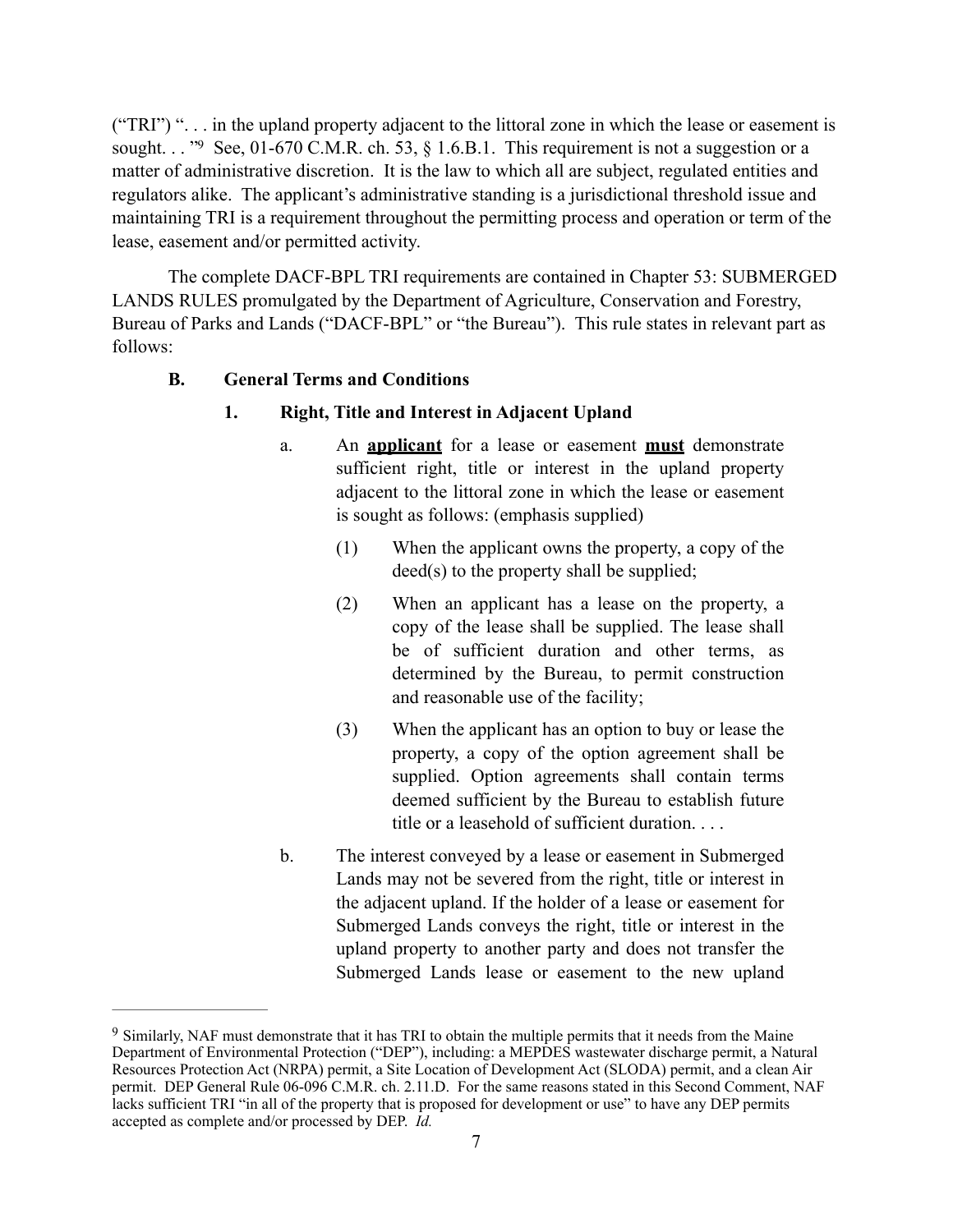owner, subject to the approval of the Bureau, or *if the holder's right, title or interest in the upland terminates, then the lease or easement shall be invalid and all leasehold or easement interest in the Submerged Lands shall be extinguished.*

See, 01-670 C.M.R. ch. 53, § 1.6.B.1 (emphasis supplied).

As the Superior Court for Cumberland County noted in *Collins v. State,* 2004 Me. Super. LEXIS 251, at \*6 -\*7:

This [TRI] requirement is akin to the standing requirement for judicial action. The Law Court, in *Murray v. Inhabitants of the Town of Lincolnville,* 462 A.2d 40 (Me. 1983), clarified the concept of administrative standing and its role as "an administrative and valid condition for applicant eligibility." *Id.* at 43 (quoting *Walsh v. City of Brewer,* 315 A.2d 200, 207 (Me. 1974). In that case, the court stated that "an applicant for a license or permit to use property in certain ways must have the kind of relationship to the site that gives him a legally cognizable expectation of having the power to use the site in ways that would be authorized by the permit or license he seeks." *Id.* (internal citations omitted).

The requirement that the applicant provide evidence of TRI is not discretionary; it is jurisdictional and mandated by law.

As the Law Court noted in *Walsh v. City of Brewer,* 315 A.2d at 211: **"**standing is 'conceptually antecedent to the consideration of whether a Court has a jurisdiction of the subjectmatter.' . . ." Standing is uniquely interwoven with subject-matter jurisdiction and can be raised for the first time even at the appellate level. *See*, *Nichols v. Rockland,* 324 A.2d 285, 296, 1974 Me. LEXIS 315, \*3. Standing and jurisdiction are inextricably intertwined.

Unless, however, it is alleged, and made to appear, that plaintiff has a relationship to the land qualifying him as a proper "applicant" under the regulatory ordinances -- on the basis of which it becomes at least arguable that plaintiff (upon appropriate findings that he has fulfilled all other regulatory requirements) has legal entitlement to a license and permit which could constitute the "*property*" rights cognizable in a Court of equity, -- there is absent a necessary condition of *equity* subject-matter jurisdiction.

*Walsh v. City of Brewer,* 315 A.2d at 210, 1974 LEXIS 355, \*26.

In order to have the administrative standing to obtain a submerged lands lease or any of the necessary DEP permits, NAF must be able to demonstrate that it has *actual* (not just apparent) TRI in both "the upland property adjacent to the littoral zone in which the lease or easement is sought" and "all of the property that is proposed for development or use" for the pipelines in order to have administrative standing to seek a submerged lands lease from DACF-BPL or permits from DEP. Having TRI is an objectively provable or *disprovable* fact – not a matter of mere bureaucratic fiat or discretion. Only actual TRI can create "a legally cognizable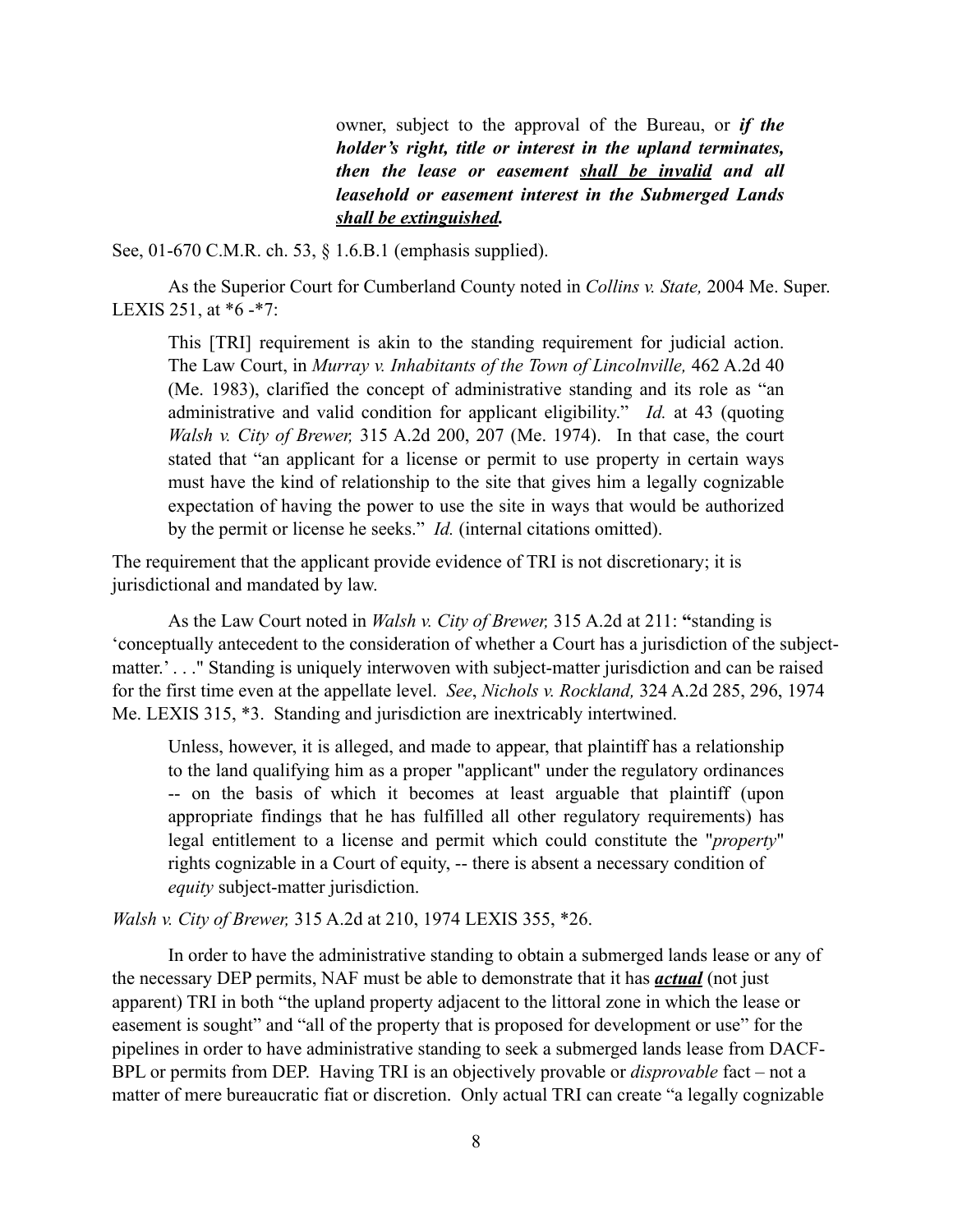expectation of having the power to use the site in ways that would be authorized by the permit or license" sought. *Collins v. State, supra.*

A justiciable controversy involves a claim of present and fixed rights based upon an existing state of facts. "'Accordingly, rights must be declared upon the existing state of facts and not upon a state of facts that may or may not arise in the future.'" *Campaign for Sensible Transp. v. Maine Turnpike Auth.*, 658 A.2d 213, 215 (Me. 1995) (quoting *Connors v. International Harvester Credit Corp.*, 447 A.2d 822, 824 (Me. 1982)).

# *Madore v. Maine Land Use Regulation Comm'n,* 1998 ME 178, 715 A.2d 157, 160, 1998 Me. LEXIS 175, \*6.

Here, a tentative agency determination that NAF has submitted "sufficient" proof that it has TRI to continue to process and consider its application for a submerged lands lease does not mean that the applicant has actual TRI or sufficient administrative standing to confer jurisdiction on the agency to proceed. State agencies may have the discretion not to require an applicant to submit additional evidence of TRI when requested to do so by interested parties asserting the applicant lacks TRI. However, state agencies cannot ignore proof, established by public record deeds, that an applicant and/or the property owner on which the applicant's TRI is based (through option, lease or easement) lack the requisite TRI in the subject property to create a cognizable expectation of being able to use the property in the ways authorized by the lease or permits sought. *In other words, the State can't ignore proof that someone else owns the property that the applicant wants to use.*

In contrast to the DEP Rules, the DACF-BPL Submerged Lands Rules fail to list an "easement" as a valid basis for establishing an applicant's TRI. Compare 01-670 C.M.R. ch. 53, § 1.6.B.1 with 06-096 C.M.R. ch. 2.11.D. We presume that the legislature, or the rulepromulgating agency, intended the words it wrote, and intended to omit the words it did not write. In violation of the Rule, NAF attempts to rely on an *option* for an **Easement** for a limited portion of the upland property owned by Richard and Janet Eckrote to demonstrate that it has sufficient TRI in the upland property adjacent to the littoral zone in which the lease or easement is sought from DACF-BPL for its three pipelines.

This Easement option is legally insufficient to establish TRI under the BPL rule, which (in contrast to DEP's rule) does not list an "easement," let alone an *option* for an easement, as one of the mechanisms by which TRI can be demonstrated. If we are "a Nation of laws and not of men." BPL does not have discretion to violate its own Rules by allowing an Easement option to be the basis of demonstrating "sufficient" TRI exists here.

More importantly, the Easement option NAF has is substantively and objectively insufficient to establish TRI as a matter of fact, because the upland property owners (Richard and Janet Eckrote): (i) do not own the intertidal lands NAF needs to place its pipelines (See, Exhibits A, E and G); and (ii) have a restrictive covenant on their land that prohibits any "for profit business" being conducted on this parcel without permission from the covenant beneficiaries (which they don't have) and restricts the use of all of this parcel to "residential use only." BPL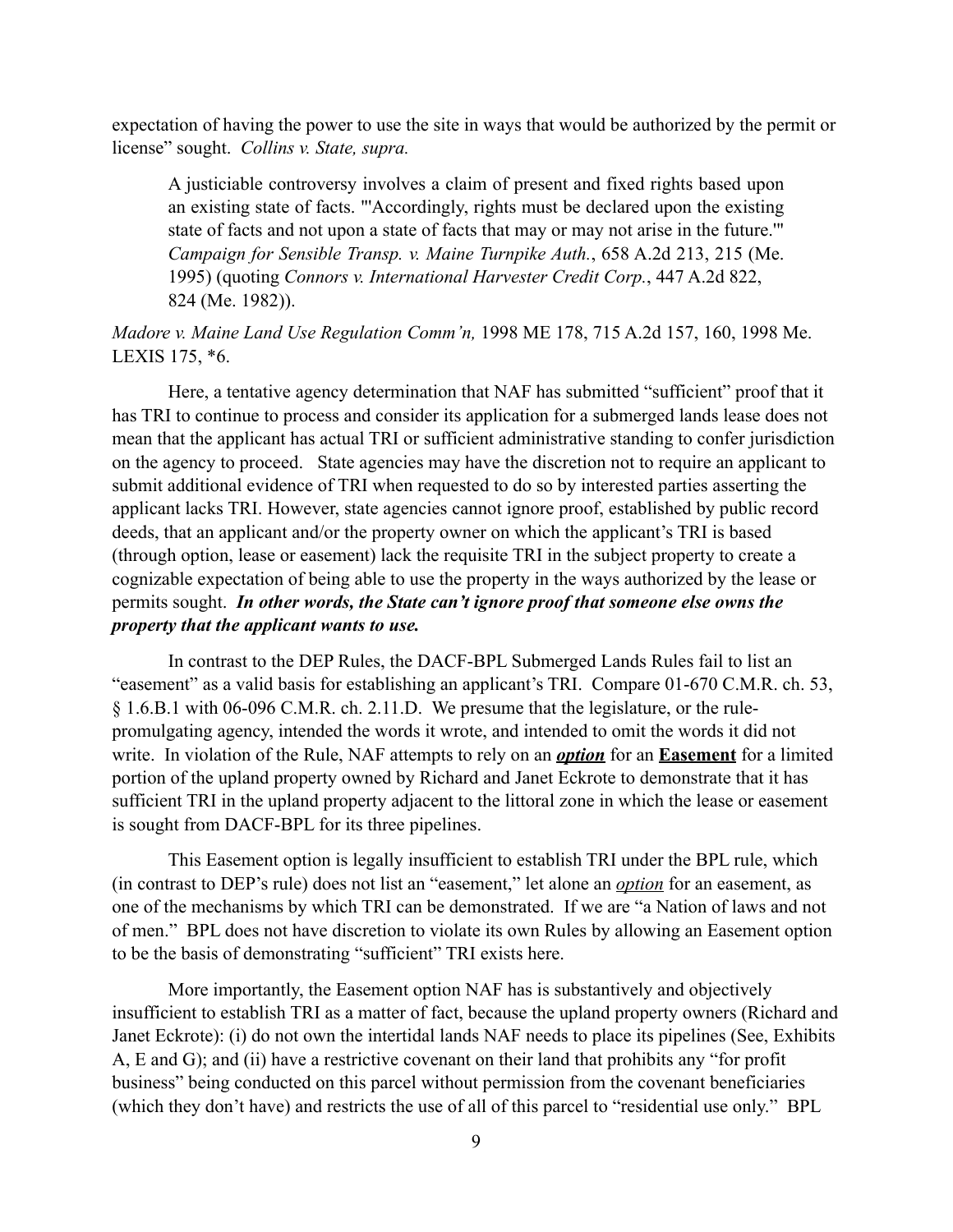does not have the discretion to violate its jurisdictional limits by acting on a lease application in the absence of NAF having a relationship to the land qualifying it as a proper "applicant" for a lease or permit. (See, Exhibits A and E).

If the BPL rule mandates that a submerged lands lease or easement "*shall be invalid*" and all leasehold or easement interest in the Submerged Lands "*shall be extinguished*" if the lease holders' TRI or interest in the upland property terminates, at any time during the term of the lease, than it cannot be lawful for BPL to *issue* a lease or easement in any submerged lands in the face of proof that the applicant for a lease, and the owner of the uplands, both lack TRI or any ownership interest in the intertidal land on which that lease would apply and cross. This assessment of the proper interpretation and application of BPL's rule must certainly be the correct one, where – as here – the true owners of this intertidal land (Jeffrey Mabee and Judith Grace) have previously filed a letter to BPL providing the agency with express notice that they do not consent to placement of the proposed NAF pipelines on or under their intertidal land (Exhibit B) and, subsequently, executed and recorded a Conservation Easement on their intertidal land, from the Little River to the Northside of the Eckrote lot, to preserve this land in its natural condition and prevent placement of such industrial structures on it *in perpetuity.* (Exhibit C).

#### **IV. LIMITS OF THE ECKROTE EASEMENT OPTION**

Here, pursuant to the Easement Option Agreement from the Eckrotes to NAF, NAF would have only an option for a 40-foot temporary construction easement and a 25-foot permanent easement for the three pipelines, over a defined and very limited portion on the southwestern-most edge of the Eckrotes' Residential II zoned lot in Belfast, Maine. Under the terms of the NAF-Eckrote Easement Agreement, the three pipelines are required to be buried underground on a small portion of the Eckrotes' lot to the south of the existing "old barn" and access driveway off Route 1. The parties chose not to describe the proposed easement by meets and bounds. Rather the easement is illustrated in Exhibit A to the Easement Agreement and described in numbered ¶4 of the Easement Agreement.

That illustration (attached hereto and incorporated herein as Exhibit D) and the text of the Easement Agreement, specify the location of the Easement Area as follows:

 4. Location of Easement Area: A drawing of the proposed location of the permanent Easement Area and a temporary construction easement area is attached hereto as Exhibit A. Seller and Buyer acknowledge and agree that the final location of the Easement Area (and corresponding temporary construction easement area) may be subject to adjustment based on the result of Buyer's inspections and to Buyer's receipt of all applicable governmental and regulatory approvals necessary for Buyer's use of the Easement for its intended purposes, provided Buyer agrees that the Easement Area shall be located to the south of the old barn and existing driveway entrance. If Buyer determines that it is impractical or not feasible to locate the Easement south of the old barn and existing driveway entrance, and the parties are unable to agree on another, mutually acceptable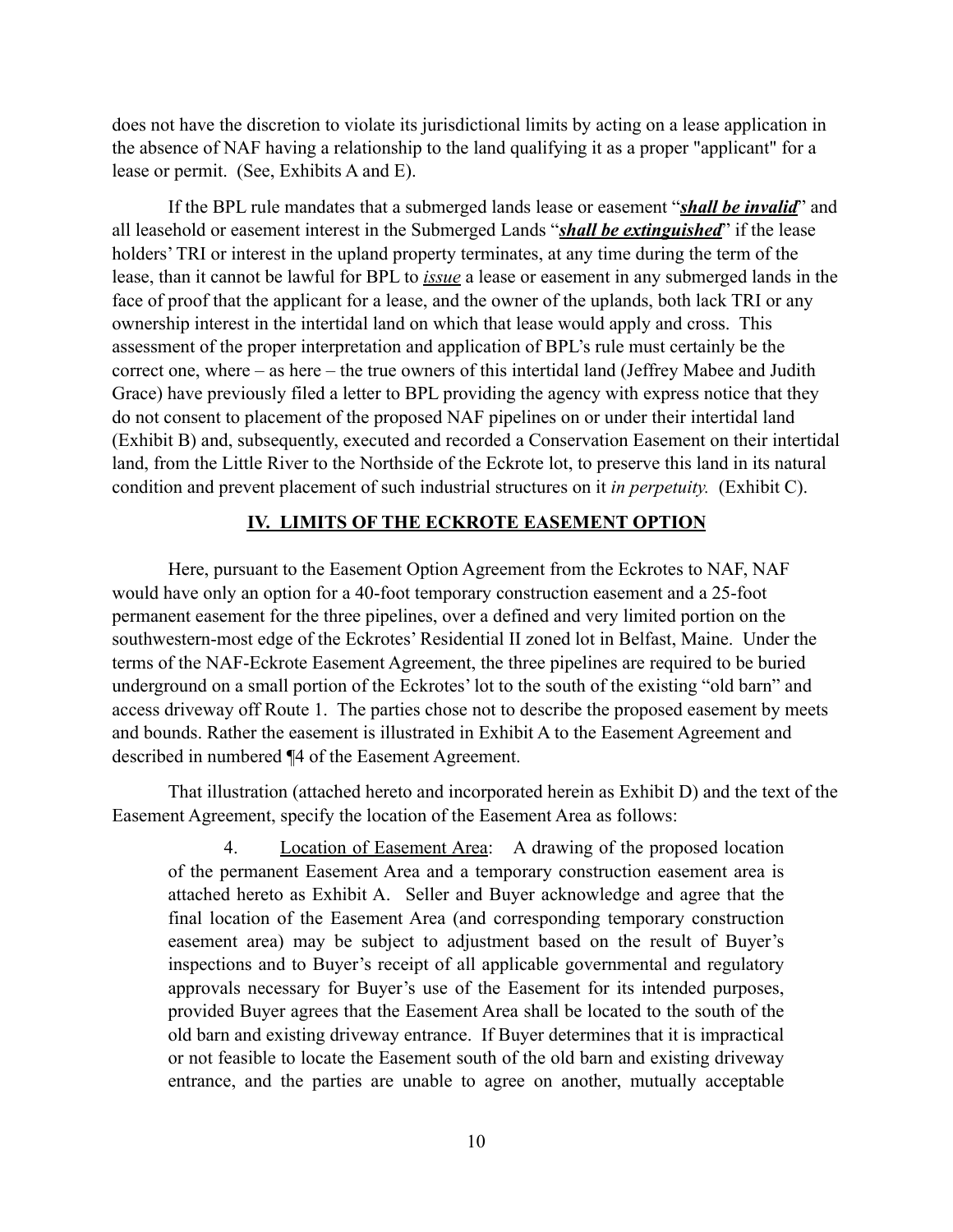location, this Agreement shall terminate and the Deposit shall be retained by Seller.

The lawyer (presumably Lee Woodward, Esq.) who drafted the Easement Option Agreement and the sketch appended to it as Exhibit A drew the easement lines only to the mean high-water line. Lee Woodward is also the lawyer who drafted the deed from the Estate of Phyllis Poor to Richard and Janet Eckrote in 2012. See e.g. Waldo County Registry of Deeds, Book 3697, Page 5, attached in Composite Exhibit A. It is reasonable to assume and believe that Attorney Woodward knew that his clients, the Eckrotes, did not own any of the intertidal land between their lot and the Bay, and, prudently, Attorney Woodward declined to draw easement lines that trespassed on land of another.

Despite Mr. Woodward's probably inadvertent alteration of language relating to the waterside boundaries of this lot (discussed in greater detail in the expert report of Donald R. Richards, P.L.S., L.F., attached hereto and incorporated by reference herein as Exhibit E, p. 2), that 2012 deed conveys "the same premises described in a deed from William O. Poor to Phyllis J. Poor, dated July 1, 1991, recorded in the Waldo County Registry of Deeds in Book 1228, Page 346 . . ." The referenced predecessor deed, as well as other deeds in this chain of title going back to 1946, define the property boundaries of the Eckrote (Poor) lot as terminating at the high water mark of the property. See also, deeds recorded in the Waldo County Registry of Deeds, at Book 691, Page 44 and Vol. 452, Page 205 (See Deeds attached in Composite Exhibit A). Thus, Mr. Woodward (if not the Eckrotes), knew or should have known, that neither the Eckrotes nor their predecessors in interest going back to the 1946 deed to Fred R. Poor (Janet Eckrote's grandfather), have ever had an ownership interest in the interetidal land on which this lot fronts.

Ownership of the intertidal land between the high water mark on the Eckrotes' lot and the low water mark in the Bay was retained by Harriet L. Hartley when she conveyed a portion of the land she owner to Fred R. Poor, on January 25, 1946, recorded in the Waldo County Registry of Deeds in Vol. 452, Page 205 (attached as Exhibit A). When Ms. Hartley conveyed this parcel to Janet Eckrote's grandfather, she placed two restrictions on the property intended to protect its nature as residential and the intertidal lands in their natural condition.

First, Harriet Hartley retained the intertidal land for herself, since she continued to retain adjacent land on which she was building her own homestead. Retention of the intertidal land was accomplished by the intentional insertion of language of exclusion in the deed, stating that the property boundary of the conveyed parcel is "along high water mark of Penobscot Bay" rather than "along Penobscot Bay". See, Waldo County Registry of Deeds, Vol. 405 at Page 206 (See, Composite Exhibit A). The former description means that no intertidal ownership is conveyed; the latter would suggest an intention to convey the intertidal land or "flats". See, Donald R. Richards Opinion Letter, pp. 1-2 (Shore Rights) (Exhibit E, p. 1-3); and Knud E. Hermansen & Donald R. Richards, *Maine Principles of Ownership Along Water Bodies*, 47 Me. L. Rev. 35 (2018), pp. 52-54. (A copy of which was provided as an attachment to the First Comment to this application by Upstream Watch and IMLU. See Exhibit B to the First Comment).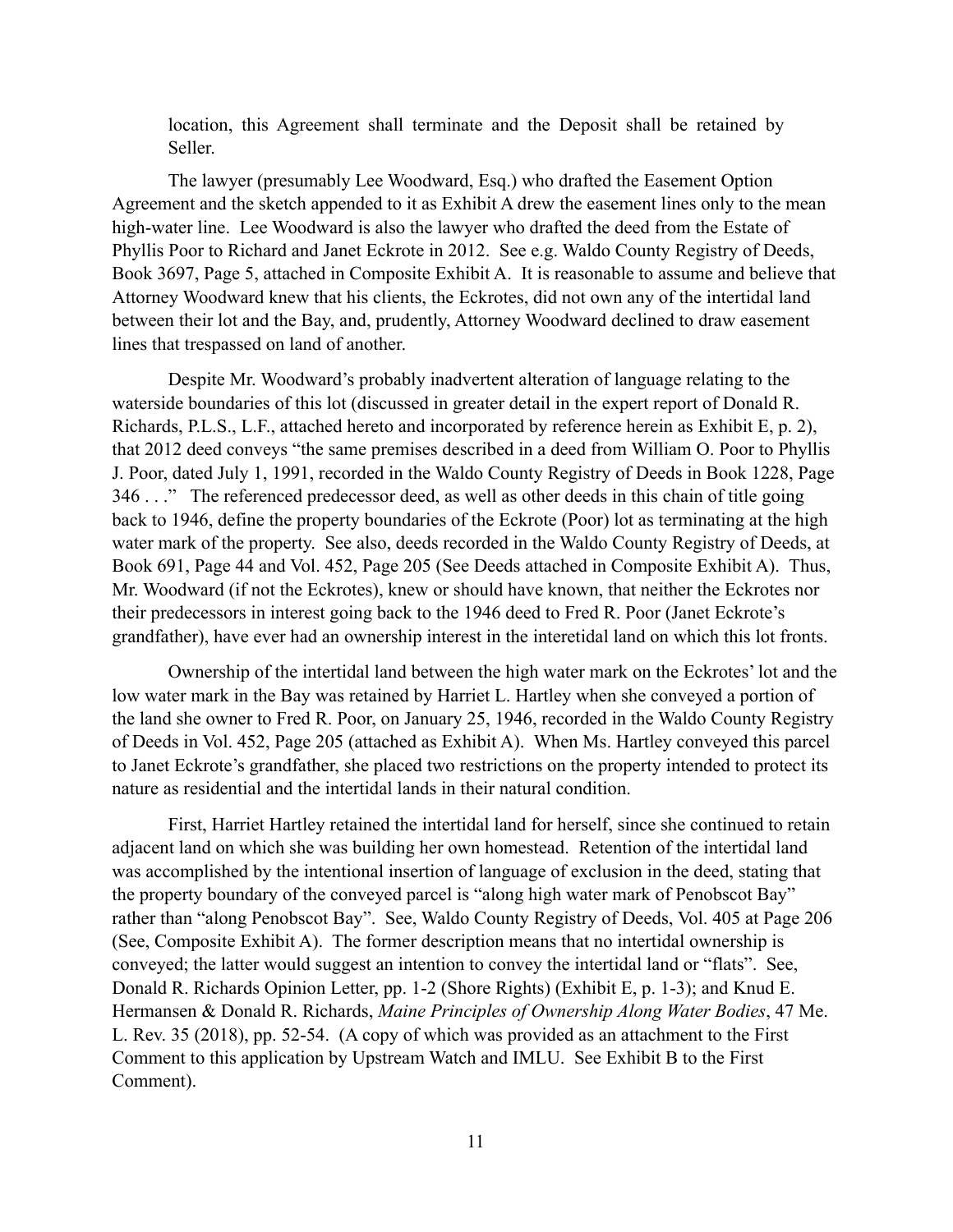Thus, it is understandable that Attorney Woodward would be reluctant to suggest the Eckrote Easement Agreement authorized NAF to commit a trespass on the intertidal land of the true owners (See, Exhibits C and G) by extending the boundaries of the Easement depicted in Easement Exhibit A (attached here as Exhibit D) beyond the deeded limits of the upland property into the intertidal zone because Attorney Woodward knew, or should have known, the confines of the Eckrotes' land.

Indeed, it is inconceivable that NAF and their counsel did not know, when they filed the first application for a submerged lands lease with BPL in 2018, that the Eckrotes did not own the intertidal land between the mean high water mark on their property and the mean low water mark, because (on information and belief) NAF's counsel commissioned a title search to be completed on the Eckrote property and the adjacent properties which was completed in 2018 by title searcher Virginia Hodge. Similarly, NAF and/or their agents commissioned at least three survey projects (Good Deeds, Inc. 2018, Dorsky, November 14, 2018, and Dorsky amendment, February 2019)[,](#page-11-0) <sup>[10](#page-11-0)</sup> and Mr. Woodward had Good Deeds do a survey, dated August 31, 2012, that is incorporated by reference in the Eckrotes' deed he drafted for the Estate of Phyllis Poor (but never recorded in the public records). One or more of these doubtless shows the confines of the Eckrote property end at the high water mark[. 11](#page-11-1)

<span id="page-11-2"></span>Second, Harriet Hartley included a covenant in the 1946 deed to Fred R. Poor – a covenant that was to run with the land and impose limits on the use of the parcel acquired by Fred R. Poor, in perpetuity. See, Waldo County Registry of Deeds, Vol 405. At Page 206 (Exhibit A); and Donald R. Richards' Opinion Letter, pp. 3-4 (Exhibit E). Specifically, the covenant states as follows:

<span id="page-11-3"></span> The lot or parcel of land herein described is conveyed to Fred R. Poor with the understanding it is to be used for residential purposes only, that no business for profit is to be conducted there unless agreed to by Harriet L. Hartley, her heirs or assigns. . . .

See p. 206 of the Deed recorded in the Waldo County Registry of Deeds, Vol. 452, Page 205 (Exhibit A).

agreement with the contents of a letter from Ed Cotter (although no such letter exists) . (See, Exhibit, F).

<span id="page-11-0"></span>[<sup>10</sup>](#page-11-2) DEP has requested one of the surveys (Dorsky 2018). At NAF's December 17, 2018 public information meeting, members of the public asked NAF to make public these surveys and NAF refused to produce them. In their "First Comment" Upstream and the IMLU asked for an order from DACF-BPL requiring NAF – whose CEO constantly trumpets his company's commitment to transparency – to disclose the four surveys and the Hodge 2018 title search. However, BPL refused this request, even though the law is clear that disclosure is mandated by due process when a survey has been incorporated by reference into a deed or other document. *LaFleur v. International Paper Co.,* 1987 Me. Super. LEXIS 95, •7, citing *Booker v. Everhart,* 294 N.C. 146, 240 S.E.2d 360, 363 (N.C. 1978).

<span id="page-11-1"></span><sup>&</sup>lt;sup>[11](#page-11-3)</sup> Upstream and the IMLU requested that BPL require NAF to produce all of these documents in their First Comment – asserting that these provide the best evidence of whether TRI and provide a far more reliable and credible source for determining whether NAF has TRI in anything based on the Eckrote Easement. However, BPL declined this request, choosing instead to rely on the peculiar, error-ridden letter submitted on NAF letterhead, dated March 3, 2019, signed by Eric Heim, but attached to an acknowledgement of a letter allegedly sent by NAF employee Ed Cotter on an unspecified date, bearing un-notarized signatures purporting to be from Richard and Janet Eckrote, dated February 28, 2019, three days before creation of the Heim letter, and purports to acknowledge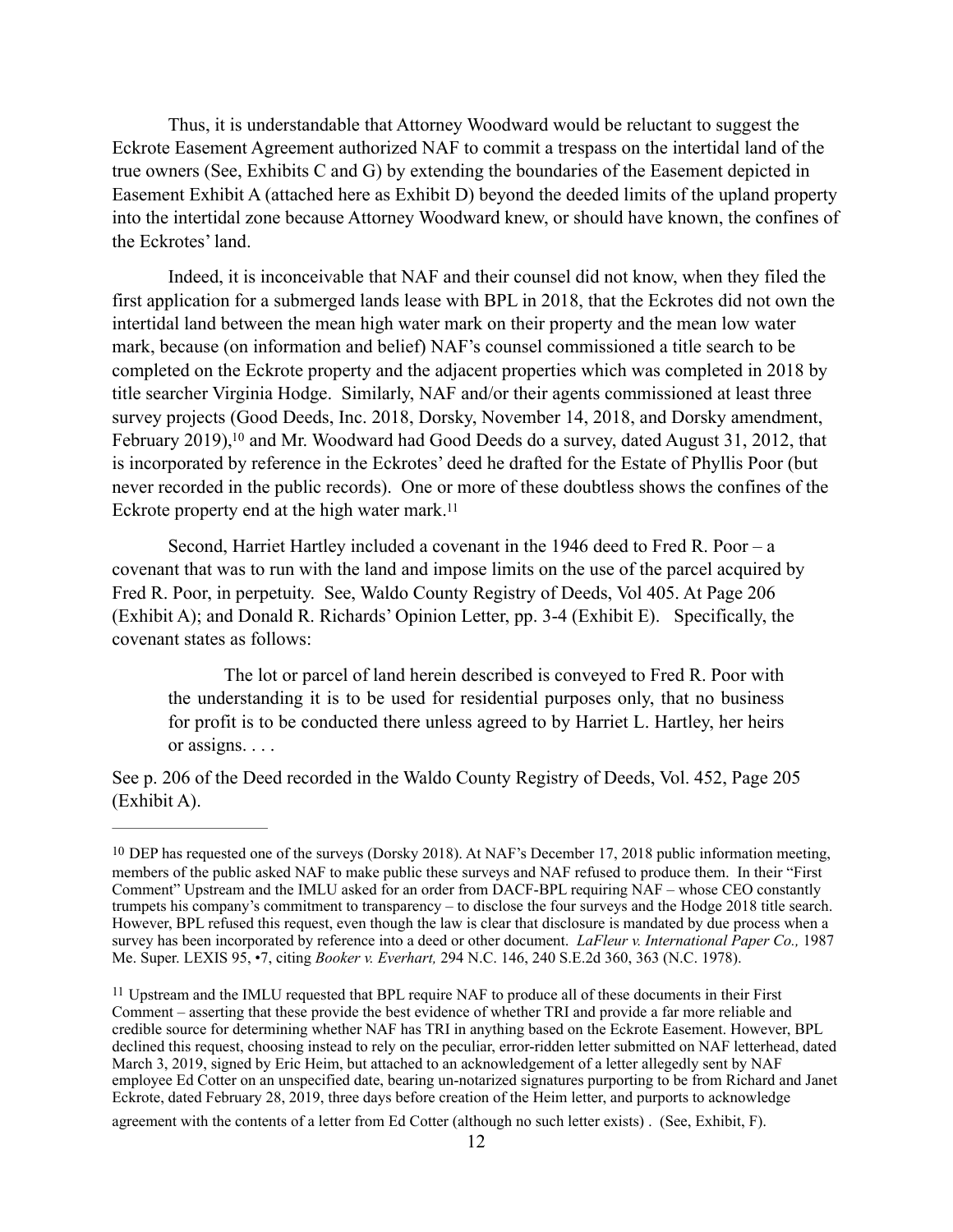Harriet Hartley's wisdom of imposing, by covenant in the 1946 Deed, the conditions of her understanding with Fred R. Poor when she agreed to sell her land to him, is all the more clear today. While Harriet Hartley and Fred R. Poor had an understanding about how this parcel could be used, which was honored during Fred Poor's lifetime, only inclusion of a covenant that runs with the land, conferring benefits on the Grantor's heirs and assigns, can protect this land in perpetuity, as Harriet Hartley intended when she sold this parcel to Janet Eckrote's grandfather, Fred R. Poor.

In sum, not only do the Eckrotes not have any ownership or interest of any kind in the intertidal land between the high water mark on their land and the Bay, but the Eckrotes do not have a right to grant an Easement for the placement of NAF's pipes (a non-residential use related to conducting a for profit business) across, over or under this parcel pursuant to the covenant. Unless and until the Eckrotes obtain the permission of Hariett Hartley's heirs and assigns to place these pipelines on this lot, the Eckrotes have no lawful right to grant NAF an Easement to do so. The Eckrotes are unable to confer any interests greater than their own to NAF. As a consequence of the limits of the Eckrotes' ownership interests and right to use this land for residential purposes only absent permission from Harriet Hartley's heirs and assigns, the Eckrotes cannot convey or grant an easement to that which they do not own (i.e. the intertidal land belonging to Jeffrey Mabee and Judith Grace). (See, Donald R. Richards' Opinion Letter, at Page 3, footnote 3). Further, the Eckrotes have no right, absent permission from the heirs and assigns of Harriet Hartley, to use their parcel for non-residential purposes or place accessory structures for a for profit business. *Id.* 

The Eckrotes, NAF and their respective counsel have known, or should have known, about the limits of the Eckrotes' ownership and these restrictions on only residential uses of this parcel for over a year. However, it appears all of these parties and their counsel have deliberately concealed relevant information concerning the extent and timing of their knowledge regarding these issues, impacting NAF's ability to have TRI for its pipelines, from everyone – the public, the relevant State agencies, and the adversely impacted abutters and Hartley assigns -- in the hopes of inducing BPL and DEP to act illegally, in the absence of NAF's standing and the agencies' jurisdiction, on their various lease and permit applications. It is time the State dismisses these applications for lack of TRI. [12](#page-12-0)

# <span id="page-12-1"></span>**V. FOR THE THIRD TIME NAF HAS FAILED TO DEMONSTRATE THAT IT HAS TRI. AS A RESULT, BPL HAS NO JURISDICTION TO HEAR NAF'S SUBMERGED LANDS LEASE APPLICATION**

<span id="page-12-0"></span> $12$  In addition, the State should require NAF to produce all of the materials referenced in the First Comment filed by Upstream and the IMLU and make a determination if this applicant and/or their counsel or agents have filed applications based on knowingly false information regarding TRI – information that the applicant and their counsel knew, or should have known, was false when the applications were filed. To do less can only be characterized as willful blindness or complicity to NAF's concealment of the facts relating to its lack of TRI that was intended to take rights and ownership interests in land that belongs to others, including Jeffrey Mabee and Judith Grace.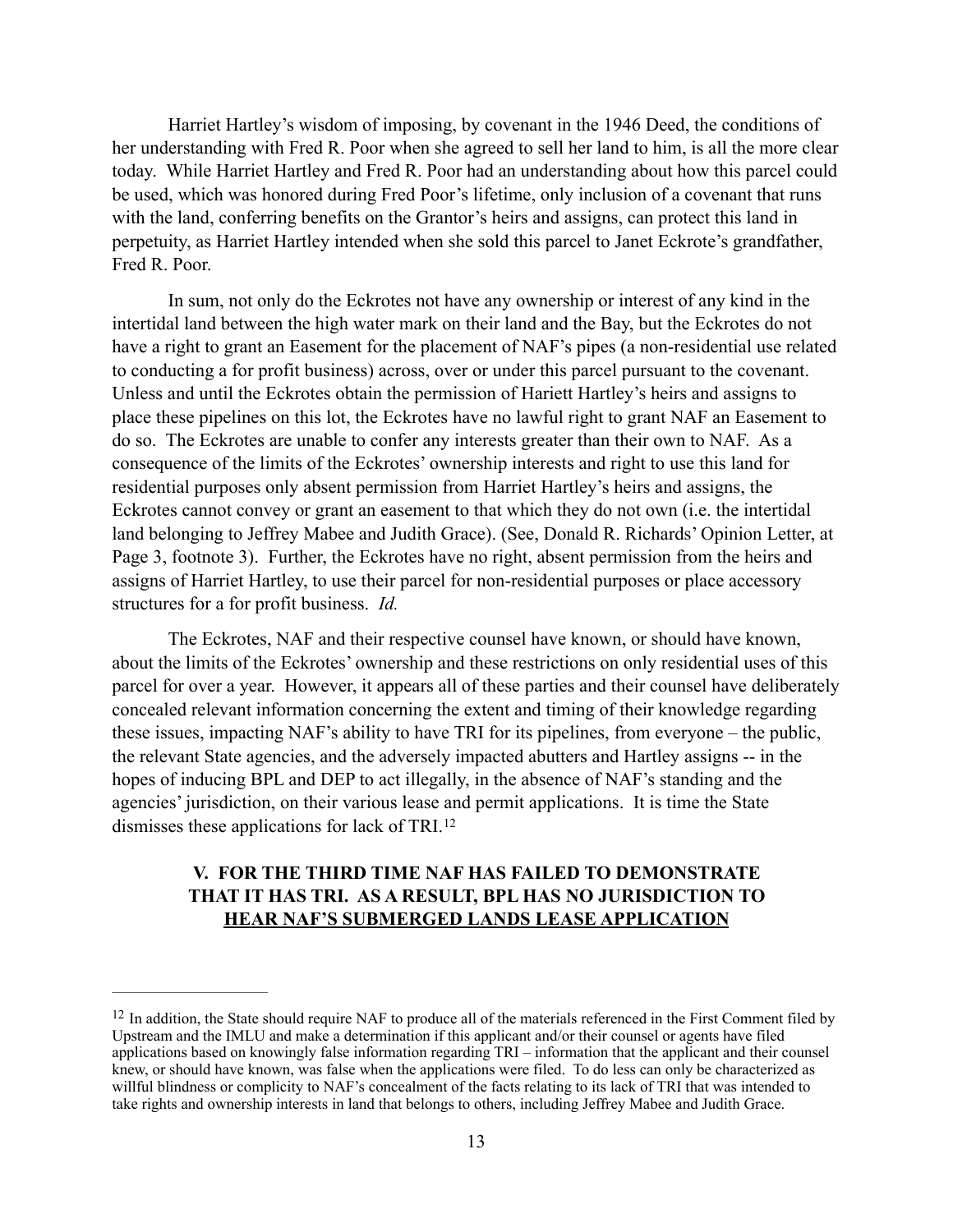To date, two proposed pipeline(s) routes submitted by NAF, both originating from the Eckrotes' upland lot, have ultimately been rejected by BPL because the proposed routes violated the property rights in the intertidal and littoral zones of other private property owners in both Belfast and Northport.

The original pipeline(s) route (identified by NAF as "Option 2A"), like the current third route, was initially found by BPL,to be based on "sufficient" demonstration of TRI by NAF to warrant initiation of the permitting process and issuance of a Notice to Interested Parties for Comments. However, after objections were filed during the Comment Period for this original pipeline(s) route – asserting that the route placed the pipelines in the intertidal and/or littoral zones of property owners who objected to this placement – NAF was required to submit a new pipeline(s) route to BPL. Instead of dismissing the application or returning it to the applicant as required by its Rules, BPL allowed NAF the special privilege of submitting a modified pipeline(s) route as a "supplement" to its application for a submerged lands lease.

The "supplemental" second configuration of the pipelines into Penobscot Bay, submitted on November 20, 2018 by NAF's counsel Timothy Steigelman to Carol DiBello of BPL and identified as "Option 2", like the original option 2A route, proposed to illegally cross into and over the intertidal land and littoral zones of different landowners in Northport and Belfast. NAF provided no proof or even any suggestion that these landowners had given their consent to NAF to use this private land. The Eckrote Easement Option Agreement cannot and did not convey TRI to NAF to use or misappropriate this third-party, privately-owned land.

After NAF's submission of the "supplemental" Option 2 route in November, BPL did not issue a new Notice to interested parties informing them of NAF's "supplemental" submission of a radically altered pipeline(s) configuration, nor did BPL provide any formal opportunity to interested or aggrieved parties to submit additional comments regarding this route alteration. Rather, the Option 2 route was first unveiled by NAF to the public at a public information meeting for NAF's DEP MEPDES permit application, conducted in Belfast, on December 17, 2018.

On December 18, 2018, Upstream and the IMLU moved to dismiss NAF's submerged lands lease application with BPL for the second pipeline(s) route and NAF's MEPDES permit application, in part, because neither the Eckrote Easement Area illustration in Exhibit A of that Easement Agreement, nor the descriptive text in numbered ¶4 of the Easement Agreement grant NAF title, right or interest to use, disturb, or place underground pipelines in, under, or on the intertidal land on which the Eckrote lot fronts. Rather, the Easement's Exhibit A illustration expressly shows that the Easement Area to which the parties have agreed *ends at the Eckrotes' lot's mean high water mark* and *nothing* in the Easement Agreement references any right of NAFto use the intertidal land on which the Eckrotes' lot fronts.<sup>[13](#page-13-0)</sup> See attached Exhibit D).

<span id="page-13-1"></span><span id="page-13-0"></span><sup>&</sup>lt;sup>[13](#page-13-1)</sup> Upstream and the IMLU also objected that the Option 2 configuration, like the Option 2A configuration, was illegally placed on the intertidal and/or littoral zone land of other lad owners who did not consent to the use of their land.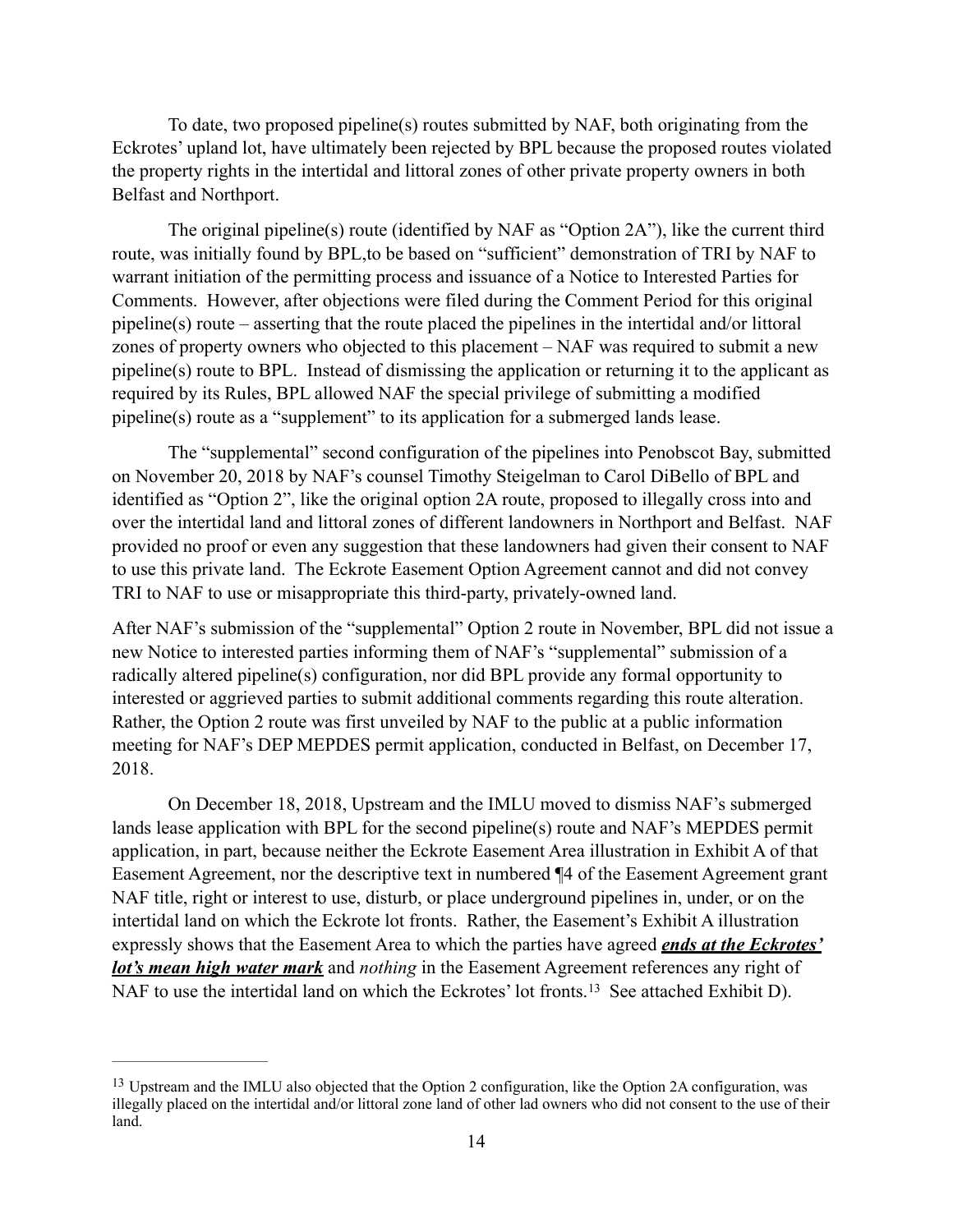<span id="page-14-1"></span>Based on this objection, BPL issued a letter on January 18, 2019 permitting NAF to submit additional proof of its TRI for the Option 2 pipeline(s) route by April 18, 2019; and DEP issued a letter on January 22, 2019 requiring NAF to file additional proof of TRI by February 7, 2019, including a requirement that NAF file the November 14, 2018, Dorsky survey of littoral andintertidal zone land.<sup>[14](#page-14-0)</sup> Note, this is one of the surveys requested in Upstream and the IMLU's First Comment Number, information required by law because it was incorporated by reference as a source document in NAF's applications, including the maps submitted to BPL, which BPL has, to date, inexplicably refused to request.

In response to BPL's January 18, 2019, demand for additional proof of TRI, NAF has submitted a *third* route for its pipelines, rather than attempting to provide additional proof of TRI for the second "Option 2" pipeline(s) route. Like the first two pipeline(s) routes, the third route originates from and crosses over and under the Eckrote upland lot and enters the intertidal zone on which the Eckrote lot fronts. The third route NAF has submitted, which is the subject of this Second Comment and Motion to Dismiss, must suffer the same fate as NAF's first two routes – as would any pipeline(s) route submitted by NAF that relies on the Eckrote Easement option for TRI.

Astonishingly, the *only* additional proof of TRI that NAF has filed with the Bureau in support of its third pipeline(s) route are two unrecorded, un-notarized letters. These writings appear to relate, somehow, to the Eckrotes' alleged intent in executing the option Easement Agreement with NAF. These letters, and the thread of emails from the Eckrotes' (Lee Woodward) and NAF's counsel (Joanna Tourangeau) transmitting them to Carol DiBello of DACF-BPL, are attached to this filing as Exhibit F.

The first version of this letter (Exhibit F, pp. 3-4) has no actual letterhead or date on the first page – only a typed notation to insert the NAF letterhead and a date. This first letter also has no signature from any NAF representative, only a blank space where the signature of an NAF representative was apparently to be inserted. The second page of this first version of the letter has the name of "Ed Cotter" at the top and the designation "Nordic Aquafarms Inc." below his name (perhaps a carried over signature block for the first page with the name of the person originally planned to sign this letter?). The second page then has a place for the Eckrotes to sign "acknowledgements". The acknowledgement text states: "I have read the letter from Ed Cotter of Nordic Aquafarms, Inc. dated [Insert] and agree." Two un-notarized signatures, that purport to be the signatures of Richard and Janet Eckrote, appear under this "acknowledgement" with the handwritten dates "February 28, 2019" on this second page of the first version of the letter.

This first letter was understandably and appropriately rejected by the Bureau as legally insufficient to establish NAF's TRI.

The second version of the Easement "acknowledgement" letter (Exhibit F, pp. 5-6 has NAF's letterhead at the top and a date of March 3, 2019. This second letter was signed by Eric Heim of NAF. Attached to this letter is the same, signed second page "acknowledgement"

<span id="page-14-0"></span><sup>&</sup>lt;sup>[14](#page-14-1)</sup> A later DEP decision to consolidate the MEPDES permit application with all required DEP permits for processing nullified this February 7, 2019 deadline.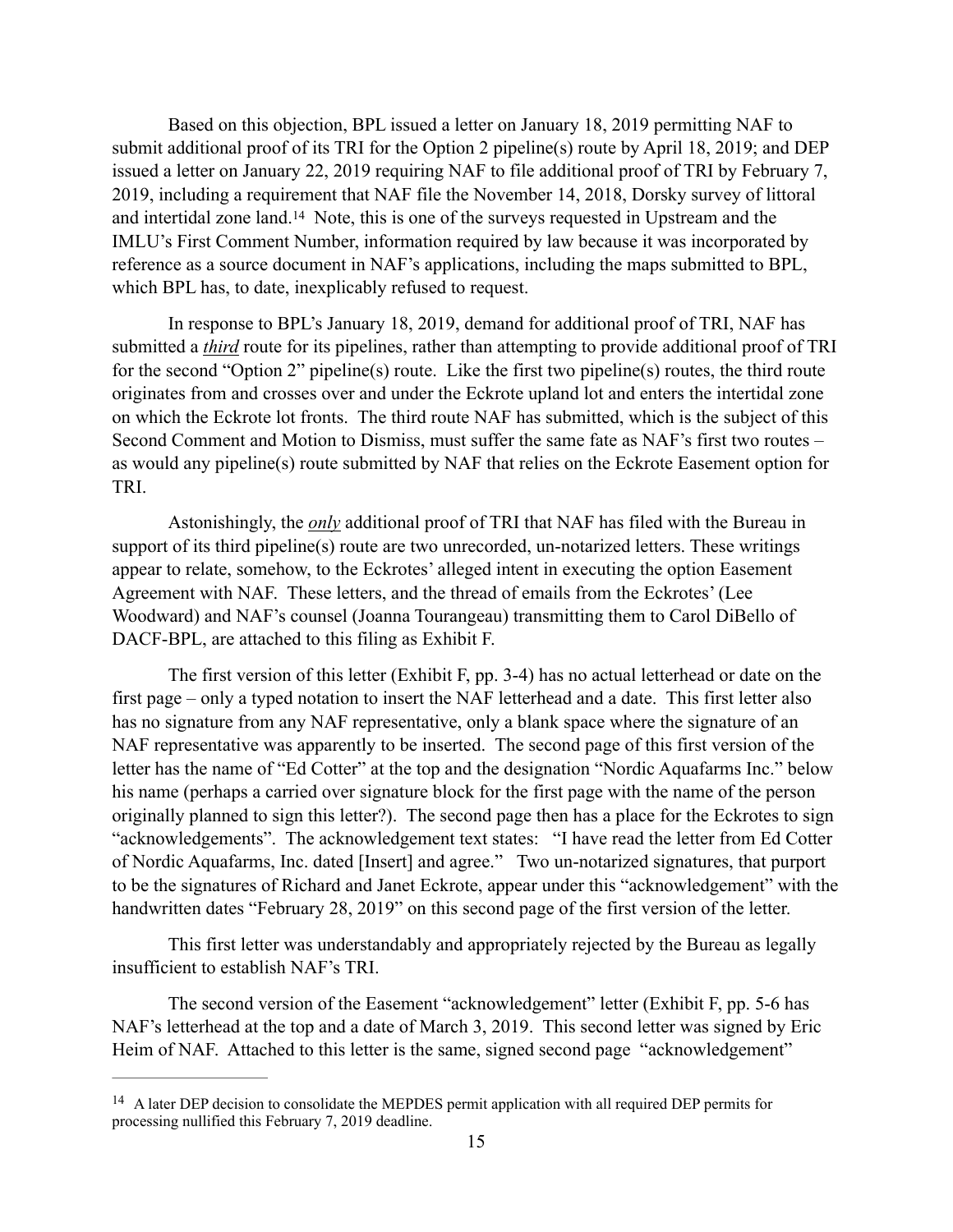bearing the un-verified, un-notarized signatures that purport to be the Eckrotes' signatures and still is dated February 28, 2019. However, the Eckrotes' acknowledgement text still states: "I have read the letter from Ed Cotter [not Eric Heim] of Nordic Aquafarms, Inc. dated [Insert] and agree." Thus, the signatures acknowledge the contents of a letter from Ed Cotter that does not exist and is dated three days before the March 3, 2019 letter from Eric Heim to which this page is now attached! Thus, the Eckrotes were induced to sign an "acknowledgement " of a letter that did not exist when they acknowledged it and is attached to a letter prepared at least three days after the acknowledgement pages were executed by the Eckrotes.

The substantive defects in both of these letters, allegedly drafted by NAF's counsel and attorney Lee Woodward representing the Eckrotes 9see transmitting email thread at Exhibit F, pp. 1-2), are even more pronounced than the typographical anomalies they contain. Specifically, the letters curiously acknowledge nothing of actual substance relating to establishing NAF's TRI in the intertidal zone. Eric Heim directs the letter to the Eckrotes, stating in relevant part that:

" . . .You [the Eckrotes] intended a broad easement over your property, including any rights you have to Route 1 and in the intertidal zone such that Nordic Aquafarms can build and site its pipes anywhere in those areas *where you have rights*.

\* \* \*

By signing the acknowledgment on the accompanying page, this letter clarifies that the easement area delineated in the P&S includes *the entirety of your rights in the intertidal zone and US Route 1* and amends the Closing Date.

(emphasis supplied). However, the Eckrotes have no special or ownership rights in the intertidal to agree to give to NAF by Easement. The Eckrotes cannot give what they do not have.

 Significantly, this letter is cleverly worded so that the Eckrotes do not actually suggest they have any rights in the intertidal zone or to U.S. Route 1, other than those enjoyed by all members of the public. The Eckrotes only say that they intended to give NAF all the rights that they did or do have in the intertidal and to U.S. Route 1. All the letter acknowledges is that: "Nordic Aquafarms can build and site its pipes anywhere in those areas [U.S. Route 1 and the intertidal zone] where [the Eckrotes] have rights." Which is no where.

Inexplicably, the Bureau concluded that the NAF application is complete and that NAF has met its burden of demonstrating "sufficient" TRI based on these unrecorded and grossly flawed, error-ridden letters. Had BPL required the relevant deeds, or the surveys or the title report NAF has had prepared on the relevant properties, BPL would have seen the emptiness of the rights conveyed in the Eckrote Easement and/or the sham intent letters filed in March of 2019. Simply put, the Eckrotes were implying that they had an interest in U.S. Route 1 and the intertidal lands to convey, when they didn't, all to "fool" BPL into approving NAF's non-existent TRI and ability to proceed in the lease process.

In *Southridge Corp. v. Board of Envtl. Protection,* 1994 Me. Super. LEXIS 111, \***7 - \***12, the Kennebec County Superior Court reversed a determination by DEP, later upheld by the BEP,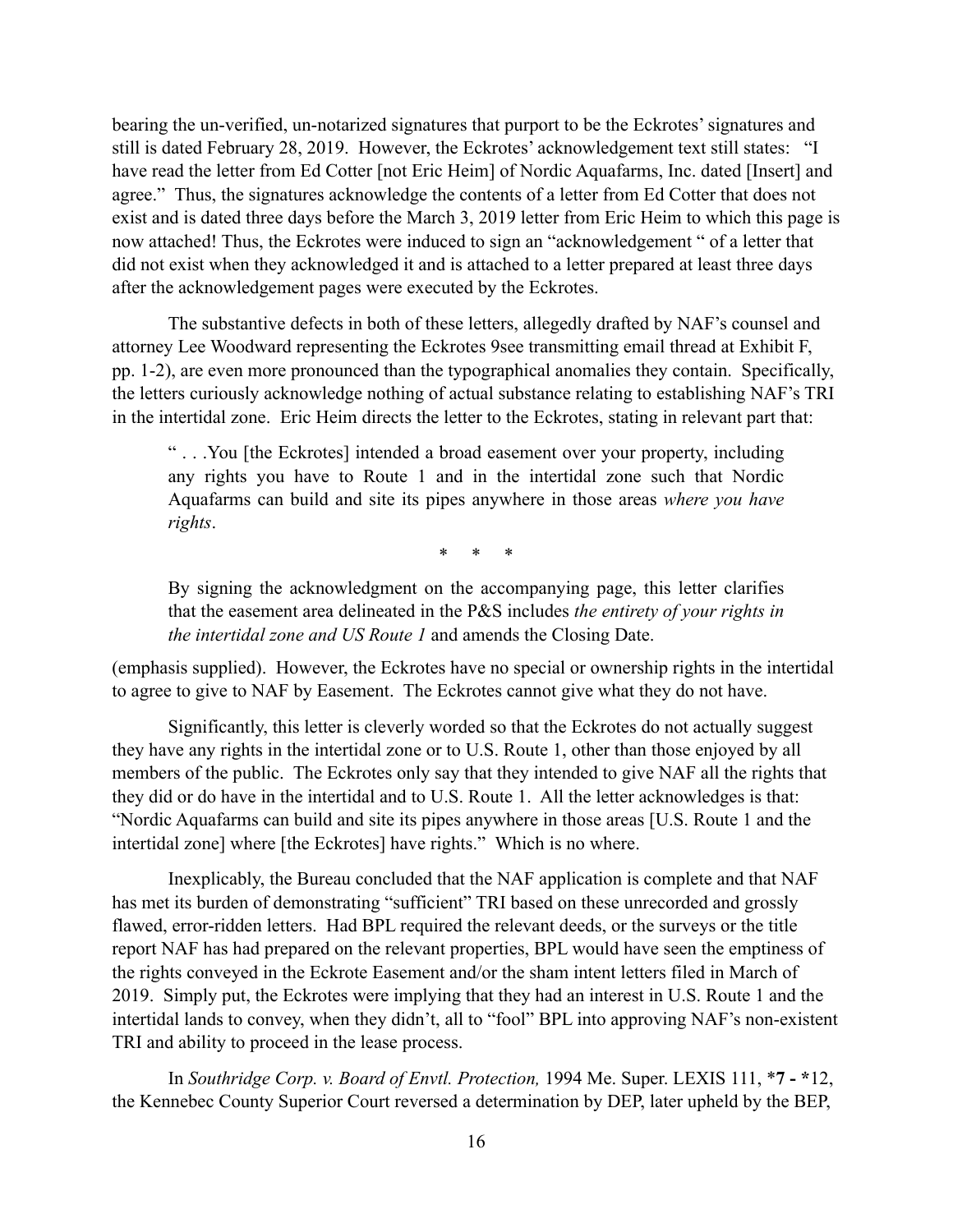that an applicant had demonstrated "sufficient" TRI to obtain an after-the-fact permit by submitting letters from the applicant's lawyer and the applicant's company's lawyer. The Superior Court noted that:

. . . Such evidence [i.e. letters from the applicant's lawyers] neither falls within the categories enumerated in the regulation nor demonstrates a legally enforceable interest which is not revocable at the will of the owners. *See Murray* [*v. Inhabitants of Town of Lincolville,*] 462 A.2d [40] at 43 [(Me. 1983) ("an applicant for a license or permit to use property in certain ways must have 'the kind of relationship to the site,' that gives him a legally cognizable expectation of having the power to use that site in the ways that would be authorized by the '... license he seeks." (internal citations omitted)].

Similarly, it is contrary to the purpose of "standing" regulations which are designed "to prevent an applicant from wasting an administrative agency's time by applying for a . . . license that he could have no legally protected right to use." *Id.* In this case the respondent has not proven that he is the owner of the parcel. *See, McMullen v. Dowley,* 483 A.2d 698, 700 (Me. 1984).

*Southridge Corp. v. Board of Envtl. Protection,* 1994 Me. Super. LEXIS 111 at \*10.

 On appeal, the Law Court reversed this decision, finding that the applicant's "legally cognizable expectation " arose from the fact that a septic system had long existed on the property in controversy, with the knowledge of and without objection by, the owner. See, e.g. *Southridge Corp. v. Board of Envtl. Protection,* 655 A.2d 345 (Me. 1995).

 Here, NAF has no such facts that establish a legally cognizable expectation that it can use Route 1, the Eckrotes' upland lot (without permission from Harriet Hartley's heirs an assigns), or the intertidal land on which the Eckrotes' lot fronts. Here, NAF in the first instance attempted to demonstrate TRI by submitting an Easement Agreement that gives it an option for a portion of an upland lot owned by the Eckrotes. This Easement option is not the type of evidence of TRI that is within any of the categories of sufficient evidence enumerated in the BPL rule. As such, BPL should never have accepted this Easement option as evidence from NAF that demonstrates "sufficient" TRI for the sought submerged lands lease.

In addition to the Easement falling outside the enumerated evidence in the rule, on its face, the Easement option terminates at the mean high water mark – a clue that NAF had no rights under the Easement in the intertidal land on which the Eckrotes' upland lot fronts. In response to objections about this obvious defect in TRI, BPL required NAF to submit additional proof of TRI. The error-ridden letters described above were what NAF submitted to BPL. In accepting these legally defective letters as proof of "sufficient" TRI, BPL violated its own rule again.

Significantly, these letters fail to demonstrate that the Eckrotes had an ownership interest in the intertidal zone that they could convey to NAF by easement – let alone establish that NAF has TRI in the intertidal zone. Further, the Eckrotes have no right "to US Route 1" that could be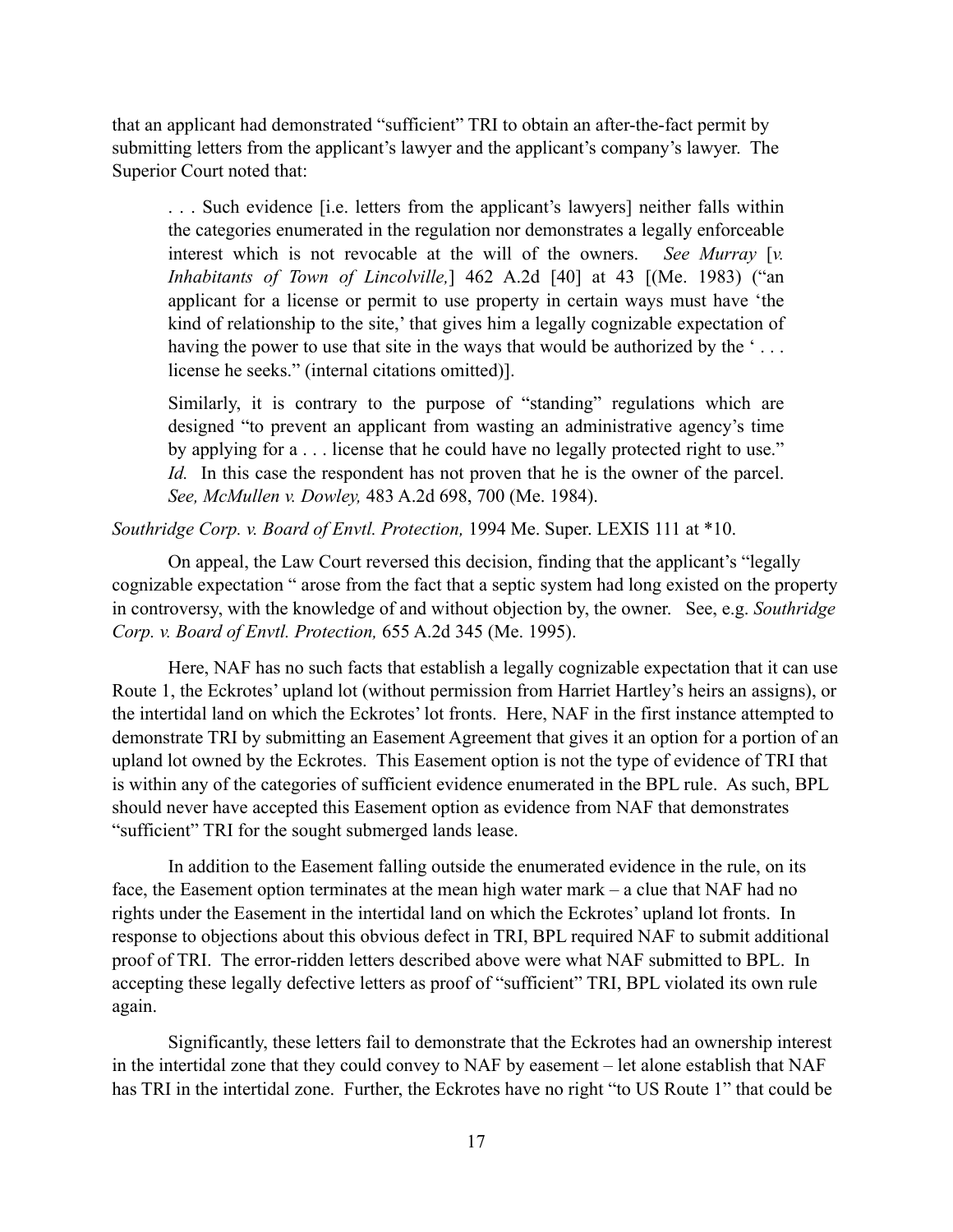conveyed to NAF. Simply, you cannot grant an easement to land in which you have no personal interest and/or fee title.

Obviously, the letter(s) are legally meaningless in demonstrating TRI in the intertidal land on which the Eckrotes' lot fronts. Indeed, the letter(s) provide no evidence of a cognizable interest in the intertidal land, or U.S. Route 1, even in the Eckrotes and certainly do not demonstrate any interest, let alone "sufficient" TRI, in applicant NAF in the intertidal zone (or U.S. Route1).

As to whether these letters also constitute a crime under Title 17-A, Section 451 – Perjury, or Section 453 – Unsworn Falsification, that should be referred to the Office of the District Attorney or the Attorney General, we will, for now, leave to the Bureau to decide. Just as an acknowledgement by the Eckrotes purporting to grant an Easement to NAF of all of their interest in the Brooklyn Bridge would not grant NAF the TRI to build and site its pipelines on the Brooklyn Bridge, an unrecorded Easement or a letter clarifying the meaning of an unrecorded Easement does not create TRI in the intertidal zone (or U.S. Route 1) in the absence of the Eckrotes having such ownership rights to convey.

### **VI. OBJECTIVE PROOF DEMONSTRATING THAT NAF DOES NOT HAVE, AND CANNOT OBTAIN, TRI TO SITE ITS PIPELINES IN THE INTERTIDAL ZONE**

As already discussed at length in Sections IV and V, herein, because State regulators have failed to require NAF to carry the burden that all applicants bear – to demonstrate sufficient TRI by submitting the best available evidence in support of their claim to TRI for their ever-changing pipeline(s) routes -- Upstream and the IMLU have been forced to assume the burden of proving that NAF does not have, and cannot obtain, the necessary TRI to site its pipelines as proposed.

The expert opinion letter from Donald R. Richards, P.L.S., L.F, attached hereto and incorporated herein as Exhibit E, evaluates the relevant deeds in the chain of title for the Eckrotes' upland lot and concludes that: (i) the Eckrotes, and their predecessors in interest dating back to 1946 never had an ownership interest in the intertidal land on which the Eckrotes' upland lot fronts; and (ii) a Covenant in this same 1946 deed limits use of the Eckrotes' lot to "only residential purposes" and permits "no for profit business to be conducted" on the parcel without the approval of the Grantor, her heirs or assigns. (See relevant deeds in Composite Exhibit A).

In other words, the Eckrote Easement cannot support a claim of TRI by NAF in the intertidal land on which the Eckrote lot fronts, because the Eckrotes only own he land down to their high-water line and they do not own the intertidal land between their deeded upland parcel and the mean low water mark in Penobscot Bay. And, the Eckrote Easement cannot support a claim of TRI by NAF to place their pipelines across or under any portion of the Eckrotes' parcel because NAF's pipelines are an accessory structure to a for profit business and a non-residential, industrial principal use. See Deed from Harriet L. Hartley to Fred R. Poor, dated June 19.1946, recorded in the Waldo County Registry of Deeds at Vol. 452, Page 205, and appended hereto and made a part hereof as Composite Exhibit A.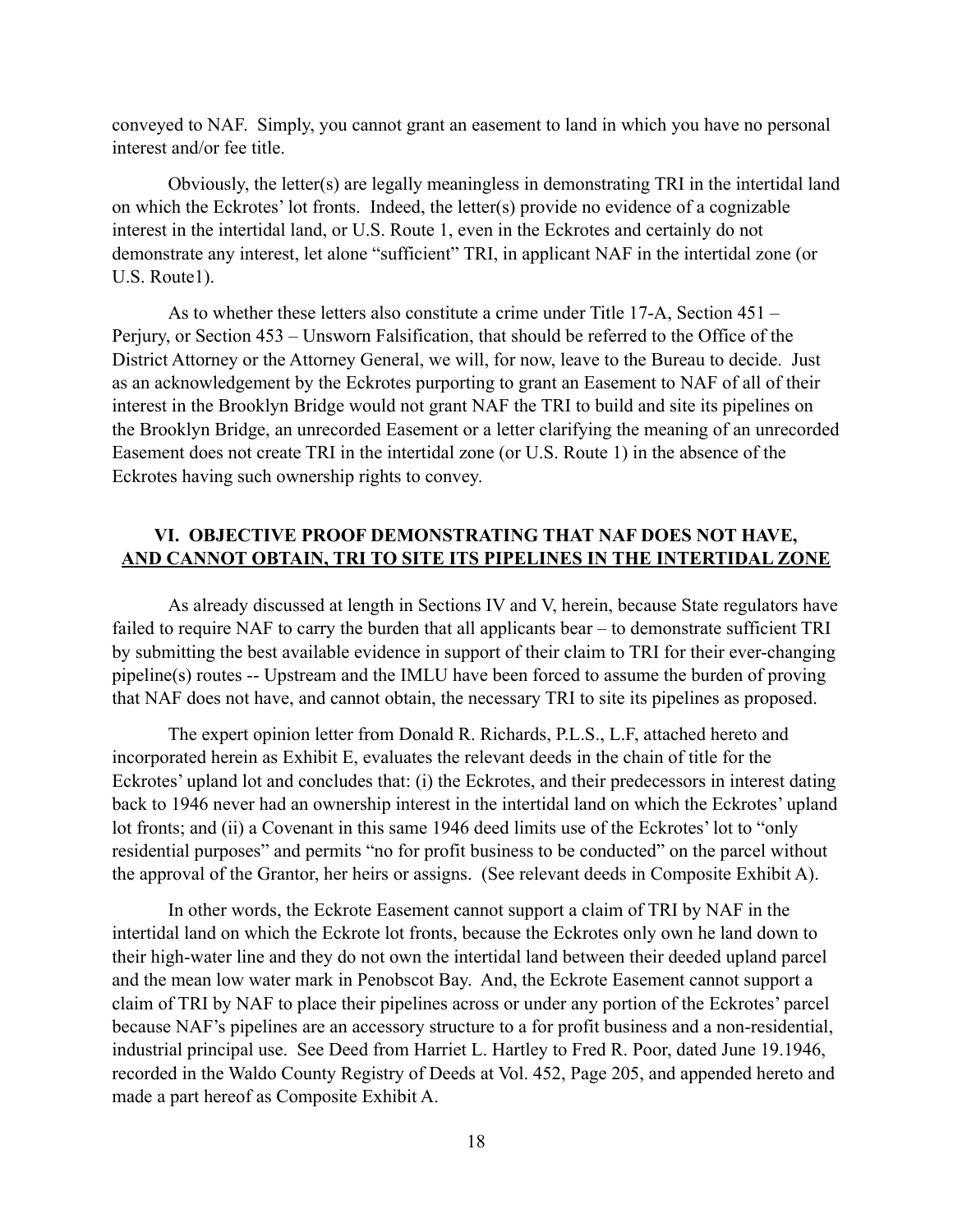For these reasons, the Eckrotes cannot grant to NAF, or to anyone else, access to Penobscot Bay through the intertidal land between the upland Eckrote parcel and Penobscot Bay – by Easement or conveyance of fee title in their upland lot. Additionally, the Eckrotes cannot grant NAF a right to place the pipelines for their for profit business across, over or under the Eckrotes' lot in the absence of permission being granted for such a non-residential use of this property by Harriet Hartley's heirs and assigns, which permission has not been and will not be granted.

While NAF has attempted to satisfy its TRI burden by submitting three separate and significantly different pipeline(s) routes to DACF-BPL, all originating from the Eckrotes' lot and based on the Eckrote Easement, NAF still cannot satisfy their burden of demonstrating "sufficient" TRI under the requirements of either the BPL or DEP rules.

NAF can demonstrate that it has sufficient TRI for the portion of the pipeline on the Belfast Water District property, based on its Option Agreement to purchase that land from the Belfast Water District. However, NAF cannot provide proof of sufficient TRI to site any other portion of these essential accessory structures, along any of the several proposed pipeline(s) routes that NAF has submitted to State regulators to date. All NAF can legally demonstrate to BPL is the right to approach U.S. Route 1 from the land-side. NAF lacks TRI to cross over or under U.S. Route 1, the Eckrotes' lot or the intertidal zone land on which the Eckrotes' upland lot fronts.

Although BPL made an initial determination that NAF has submitted "sufficient" proof of TRI to support NAF's third proposed pipeline(s) route, attached to the undated Notice sent to abutters on April 9, 2019, calling for COMMENTS on or before May 8, 2019, and reiterated this conclusion on April 24, 2019 in response to the First Comment filed by Upstream and the IMLU, such a determination cannot create administrative standing or jurisdiction where objective facts and evidence demonstrate that NAF has no TRI in either "the upland property adjacent to the littoral zone in which the lease or easement is sought" or "all of the property that is proposed for development or use" for NAF's three proposed intake and outfall.

While the BPL and DEP rules initially vest these agencies with the discretion of determining whether an applicant has demonstrated that it has "sufficient" TRI to proceed in the permitting process, such agency discretion does not trump the law or objective facts proving no TRI does or can exist. A lack of TRI means that the applicant lacks administrative standing and/ or the kind of relationship to the site that gives it a legally cognizable expectation of having the power to use the site in ways that would be authorized by the permit or license it seeks. *Collins v. State, supra.* In turn, in the absence of the applicant's administrative standing or a legally cognizable expectation to use the site in the ways a permit would authorize, the State agencies lack the jurisdiction and therefore the legal authority to process or grant a lease or permit application. Any attempt to do so by BPL would be illegal and would constitute a regulatory taking of private property without just compensation in violation of Article I, Section 21 of the Maine Constitution and the Fifth Amendment to the U.S. Constitution.

As stated in the DEP rule: "The Department may return an application, after it has already been accepted as complete for processing, if the Department determines that the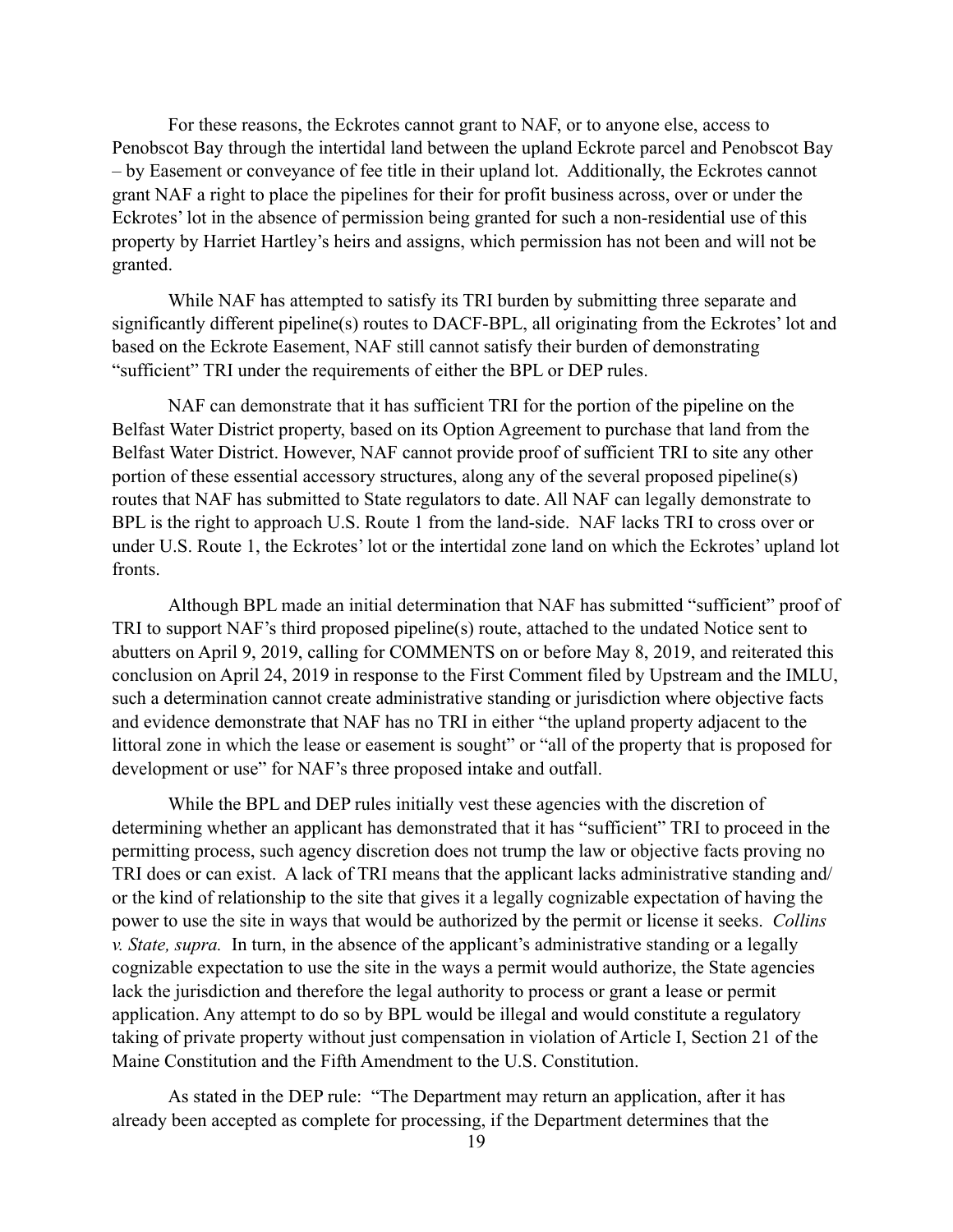applicant did not have, or no longer has, sufficient title, right or interest." 06-096 C.M.R. ch. 2.11.D.

Indeed, pursuant to the BPL rule, a loss of TRI in the upland property, suffered at any time after a Submerged Lands lease or easement from BPL is granted, will *extinguish* the submerged lands lease entirely. Specifically, the BPL rule states in relevant part that: "[I]f the holder's right, title or interest in the upland terminates, then the lease or easement shall be invalid and all leasehold or easement interest in the Submerged Lands shall be extinguished." 01-670 C.M.R. ch. 53, § 1.6.B.1(b). The language is not discretionary.

Here, NAF's third pipeline(s) route is as lacking in TRI as their first two proposed routes and their application for a Submerged Lands lease and any filed DEP applications is contrary to law and must be rejected accordingly.

### **VII. SUMMARY OF NAF'S ADDITIONAL "TRI" DEFICIENCIES COMMON TO ALL THREE PROPOSED PIPELINE(S) ROUTES**

For at least the following reasons, NAF does not have, and cannot acquire, access to Penobscot Bay through the intertidal lands located between the upland property owned by the Eckrotes and Penobscot Bay:

- a. A review of the relevant deeds from the Waldo County Registry of Deeds reveals that the intertidal land between the high water mark along the Eckrotes' upland lot and Penobscot Bay is not owned by Janet and Richard Eckrote, meaning that neither the Eckrotes' Easement to NAF or its subsequent letters and/or the alleged acknowledgement from the Eckrotes relating to the intended scope of the Easement option give NAF sufficient TRI in the upland property adjacent to the littoral zone in which the submerged lands lease is sought by NAF.
- b. NAF has no right to cross U.S. Route 1, a federal highway, with its pipelines and, to date, has failed to submit proof that it even has sought a permit from any regulatory agency with the authority to grant the necessary permits.
- c. Use of NAF's purported 25-foot permanent easement across a limited portion of the upland property owned by the Eckrotes to install its proposed pipes is illegal because it violates the City's 50-foot side-yard setback zoning requirements for accessory structures in the revised Belfast Ordinances.
- d. Use of NAF's purported easement across upland property owned by the Eckrotes to install its proposed pipes is illegal because the intake and outfall pipelines are not accessory structures of a permitted principal residential use in the Res II Zone, but rather an illegal extension of an accessory structure that is an essential and integral accessory structure of an industrial use that is not permitted within the Res II Zone and is